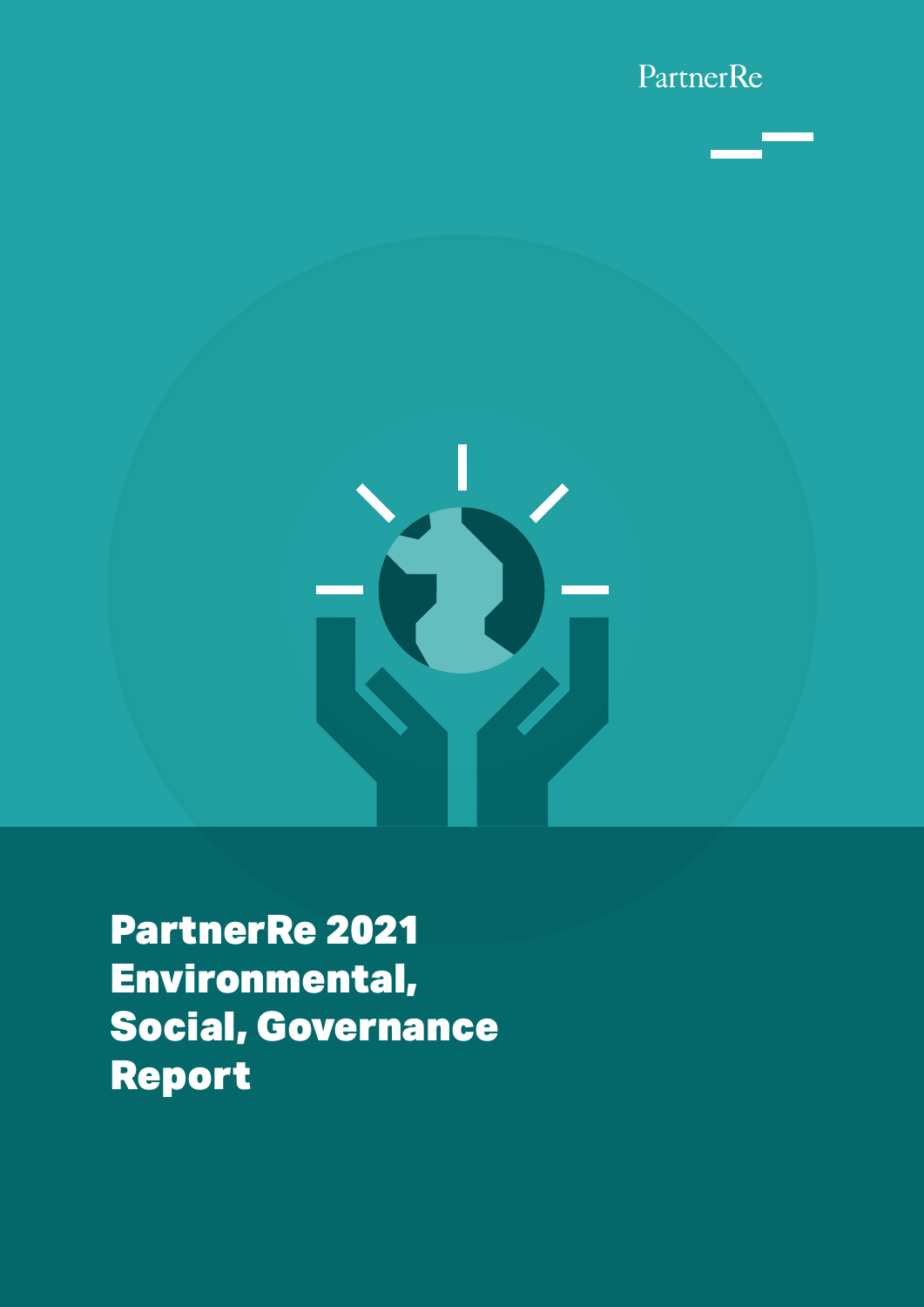### **Contents**

- Introduction
- Our ESG Policy, Mission and Goals
- 2021 Highlights
- ESG in our Business
- ESG in our Underwriting Practices
- 12 ESG in our Investment Strategy
- ESG in our ERM Framework
- Managing the Impact of Climate Change
- Corporate Governance
- Cyber Risk
- Environmental Impact of our Operations
- Overview of What to Expect from PartnerRe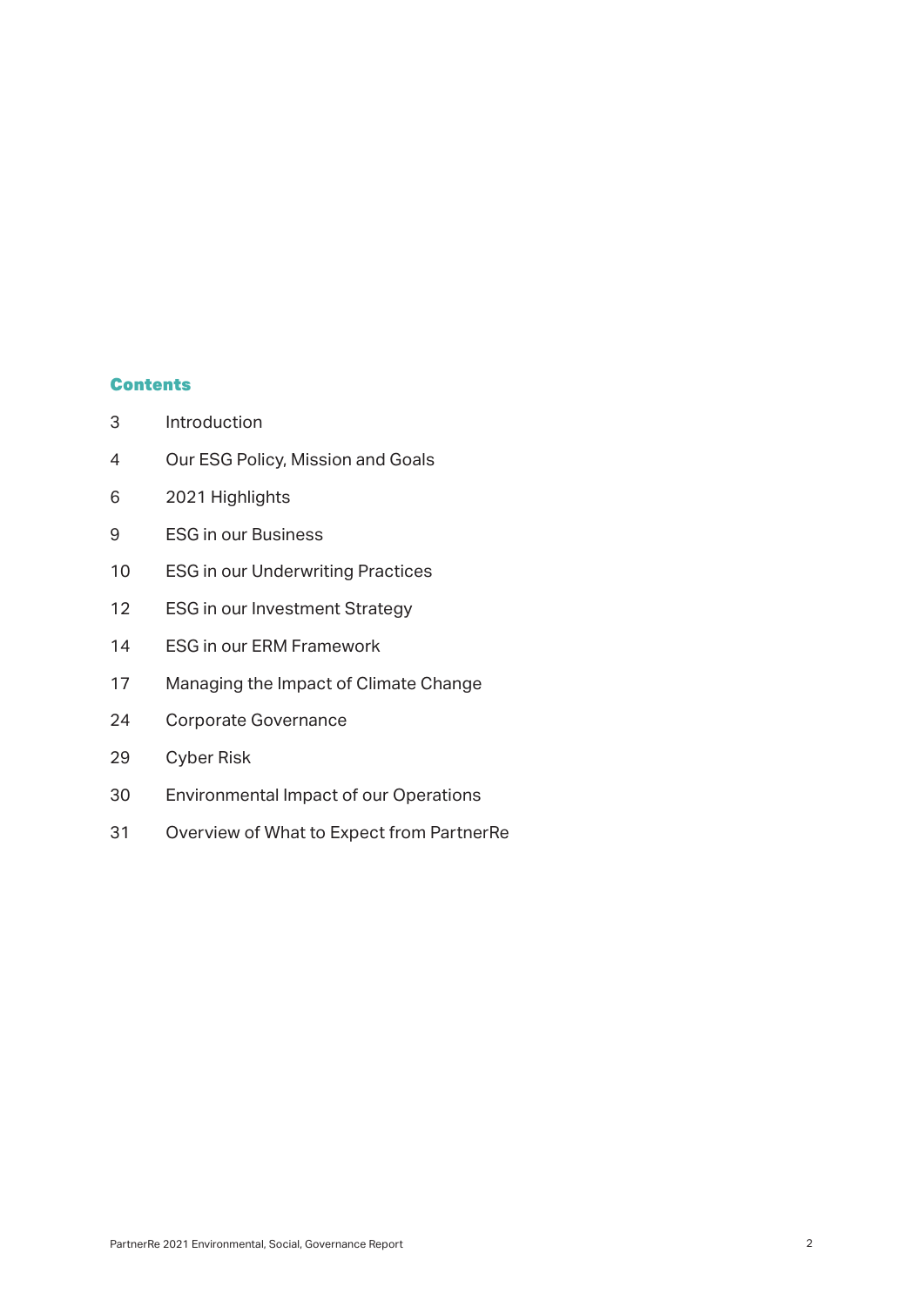### Introduction



#### Dear All,

The ESG landscape continues to evolve at a fast pace and we are proud here to share with our stakeholders more qualitative and quantitative information relating to our risk management, governance, strategy, metrics and targets around ESG and ESG risks.

As a global reinsurer, we are in the business of measuring, pricing, and managing risk to help reduce volatility for Insurance Companies and Insureds, and to match risk for Third Party Capital providers. ESG is an important consideration for our business and has the potential to impact all areas of the Company. As a result, senior management and the Board are fully committed to fostering ESG. However, the implementation is not only the responsibility of a few but the responsibility of all that work at our company. Therefore, ESG is part of our culture and formed an important 2021 strategic priority.

Our ESG mission and initiatives focus on improving society and helping to manage climate risks in a continually evolving risk landscape, whilst embracing our Company values of Integrity, Performance, Collaboration, Straightforward Communication, Respect and Care. To put PartnerRe's ESG mission

into effect, we have adopted the following goals: (1) good business conduct, ethics and governance, (2) managing the impacts of climate change across liabilities, assets and our corporate operations to build global resilience, (3) community support and wellness and (4) diversity and inclusion.

I am pleased to share what we have accomplished together thus far, including adapting our approach to conducting our business both in underwriting and investments and integrating ESG risks into our ERM framework. We have also formalized our ESG identity through an ESG policy and are committed to fulfilling our ambition of being a responsible corporate citizen while balancing profitability with effective risk management and a prudent investment policy. This ultimately benefits all of our stakeholders, including our shareholder, clients, capital providers, employees and our local communities.

In this report, we outline our commitment to ESG factors, but also fully recognize that we have more to do going forward. It's a challenge and a road that we are all on to make things better relative to our ESG Goals.

### **Jacques Bonneau** President and CFO, PartnerRe Ltd.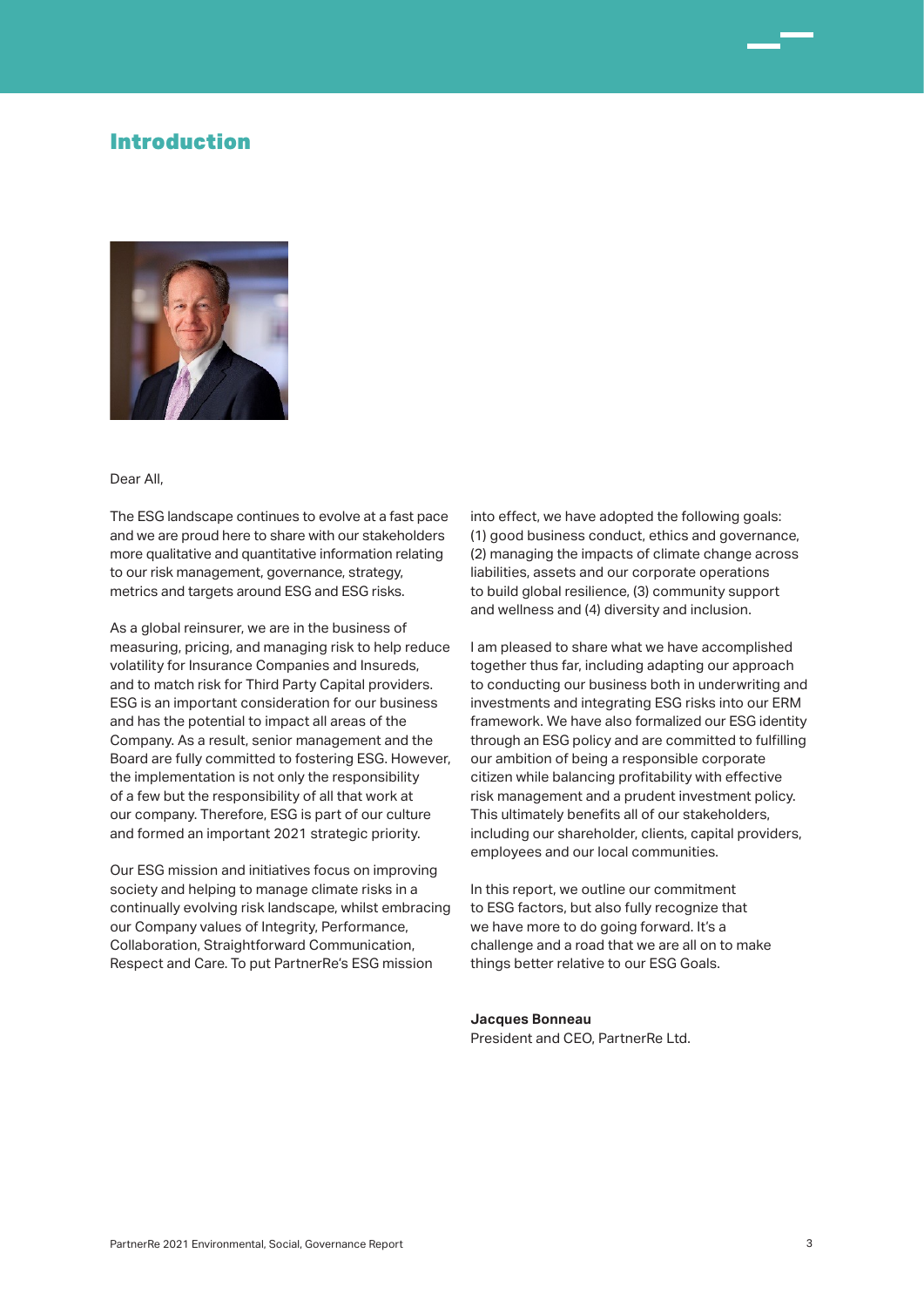# Our ESG Policy, Mission and Goals

**PartnerRe Ltd. and its subsidiaries ("PartnerRe") are committed to fulfilling our ambition of being a responsible corporate citizen while balancing profitability with effective risk management and a prudent investment policy. This ultimately benefits all of our stakeholders, including our shareholders, clients, capital providers, employees and our local communities. Our Environmental, Social and Governance (ESG) mission and initiatives focus on improving society and helping to manage climate risks in a continually evolving risk landscape. This mission embraces our Company values of Integrity, Performance, Collaboration, Straightforward Communication, Respect and Care.** 

To put PartnerRe's ESG mission into effect, we have adopted the following ESG goals:

- 1. **good business conduct, ethics and governance,**
- 2. **managing the impacts of climate change across liabilities, assets and our corporate operations to build global resilience,**
- 3. **community support and wellness and**
- 4. **diversity and inclusion.**

### Good business conduct, ethics and governance

Good corporate governance is essential for the effective and prudent management of risks and to ensure value preservation through ethics and integrity and to safeguard a sustainable future for our stakeholders. The Board of Directors of PartnerRe Ltd. ("Board") currently consists of six directors, four of whom are independent. The Board has established an Audit Committee, an Investment Committee and an Underwriting and Risk Committee and each committee is responsible for contributing toward our ESG mission and evolving as we continue our ESG journey. Each member of the Company's Executive Leadership Team ("ELT") is committed to our ESG mission and ESG goals are reflected in each person's key performance indicators and is a factor in remuneration schemes. In addition, one member of the ELT has been selected as executive sponsor of the Company's implementation of ESG activities.

Our Code of Business Conduct and Ethics ("Code") sets out the high standards of behavior and the strong ethical foundation on which PartnerRe is built. The Code applies to all directors, officers and employees and was adopted by the Audit Committee of PartnerRe Ltd. It is revisited each year to ensure that our business practices

comply with our standards and the evolving legal requirements, and for each of us to commit to transform our words into meaningful actions that shape our culture and reputation.

#### Managing the impacts of climate change

The global and regional climate has changed and will continue to change as a result of human activities. As a reinsurer, PartnerRe's business is directly and indirectly affected by climate change.

We are committed to understanding the risks from climate change, and to quantifying their impact on our business. We follow the scientific community (Inter-governmental Panel on Climate Change, IPCC) consensus as input to our monitoring and management of climate change risk throughout the Company. We consider the potential effects of climate change within our enterprise risk management ("ERM") framework. The ERM Framework sets forth a cycle that fosters continuous review of the Company's risk profile with tools and processes to effectively manage the Company's risks. Our group risk policies are reviewed annually and adjusted in accordance with an evolving understanding of climate risks, thereby fostering responsible behaviors and informed risk-taking by all PartnerRe employees.

We have adapted our underwriting quidelines and investment guidelines to account for ESG considerations. As an example, our Specialty Property Mining Underwriting Guidelines include specific coal-related restrictions on facultative business.

We strive to reduce our environmental impact by decreasing our office carbon footprint by improving energy efficiency, increasing our use of renewable resources and sharing and leveraging best practices across our offices.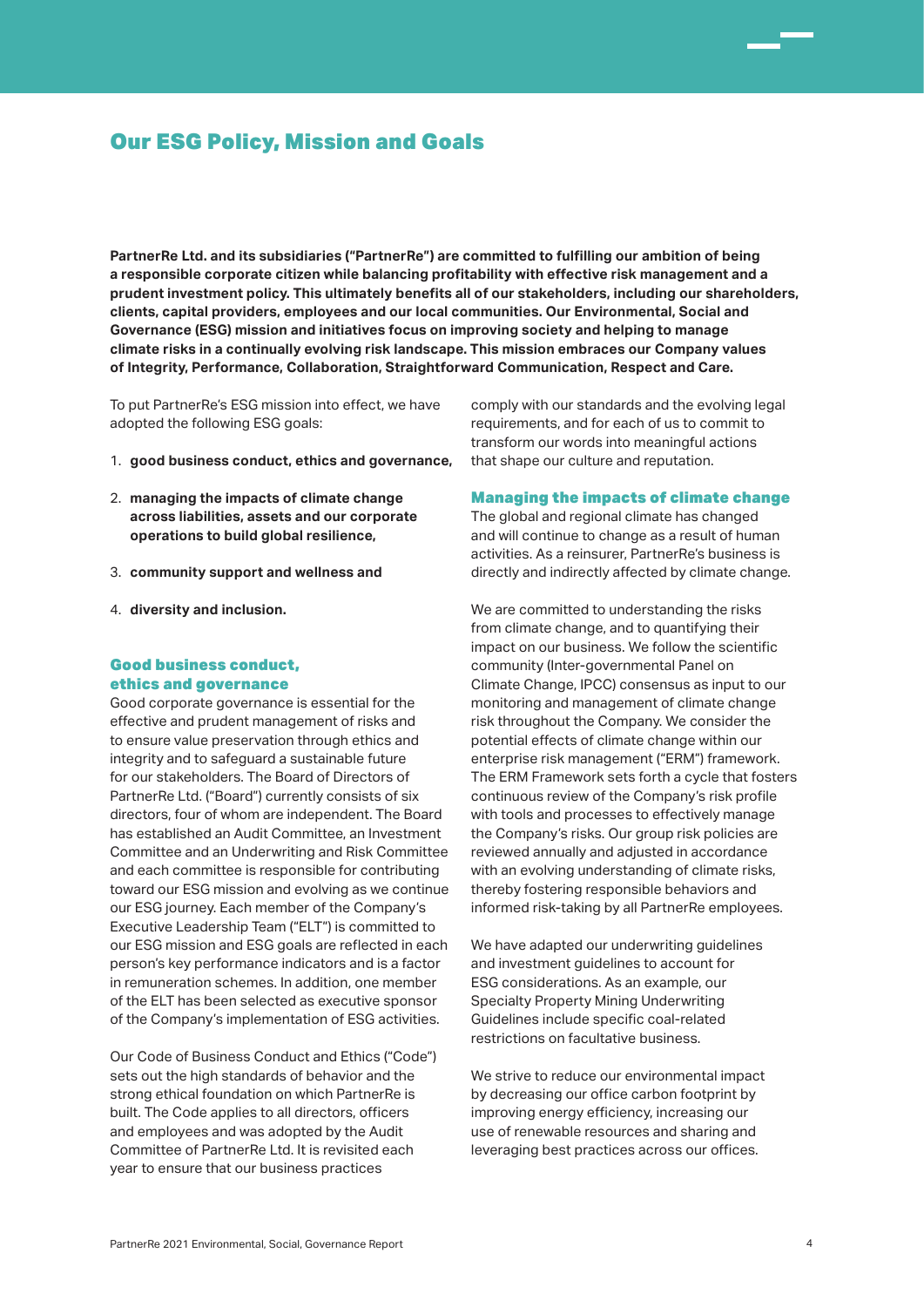# Our ESG Policy, Mission and Goals

### Community support and wellness

We give back to our local communities and encourage employees to actively participate by providing support to local charitable organizations or branches of national/international organizations. We align our corporate giving with employee participation, dollar matching for employees' charitable giving, as well as disaster relief.

Our recent partnerships and initiatives can be found here: partnerre.com/about-us/ esg-at-partnerre/.

Included in our policy is a company-wide day of giving, focused on nurturing our local communities and the environment. In 2021, this was not possible due to Covid conditions.

We value the well-being, growth and development of our employees. For example, we offer all employees access to a Global Employee Assistance Program that provides a continuum of care across all aspects of health and well-being and a customized Stay Fit program aimed at developing awareness about healthy work-life habits and building resilience. Our commitment to learning and development is supported by ReMind, our dedicated platform that gives all employees open access to PartnerRe's extensive training and development resources.

#### Diversity and Inclusion

Companies with an inclusive culture and a higher degree of diversity across all levels are better at making positive business decisions. Such an environment also makes for better employees, because it creates a workplace in which everyone can succeed, learn and grow.

For PartnerRe, Diversity and Inclusion means consciously hiring and advancing people from all backgrounds and with a diverse range of identities, and doing this at every level of the organization. We have the processes and practices in place to support this and a culture of inclusion where every employee feels welcomed and respected to perform at their best.

Our commitments to Diversity and Inclusion can be found here: partnerre.com/about-us/ esg-at-partnerre/.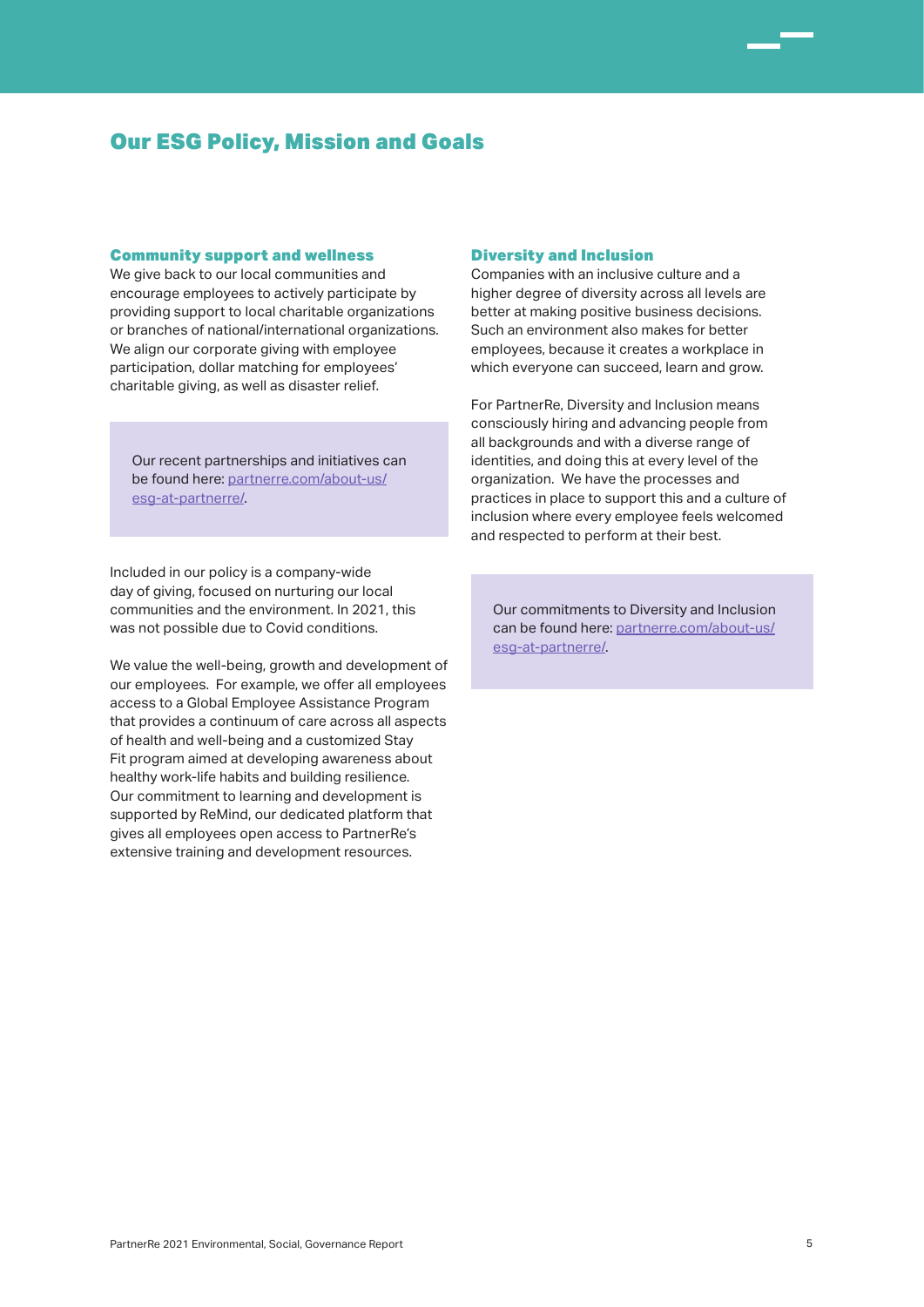# 2021 Highlights

**ESG and the environment are becoming an increasingly strategic focus for re/insurers. PartnerRe has been adhering to principles and practices designed to conduct business in a sustainable and socially responsible manner and is committed to increasing its attention on these matters. Our Board has oversight of PartnerRe's ESG activities and the governance of ESG initiatives is managed through its Risk and Internal Audit operations.**

PartnerRe's ESG initiatives are being holistically and actively implemented in the Company. Here we set out specific steps taken during 2021. The organization's commitment as responsible citizens ensures an advancement of goals around sustainable development and principles that are most important to our shareholder, clients, and employees.

PartnerRe manages the ESG Framework

through the following lenses:

**Environmental:** Understanding that our clients and communities face environmental challenges and PartnerRe strives to reduce our environmental impact through our operations and the way we underwrite and invest assets.

**Social:** Encouraging employees to actively participate within their communities and recognize the value of a diverse and engaged team.

**Governance:** Focusing on doing the right thing to preserve our reputation and maintain our fiduciary responsibility to our owner.

| <b>Integration of ESG into</b><br>the ERM Framework                                                                         | In the first quarter of 2021, Partner Re's commitment to ESG and its importance<br>to the Company's strategy was embedded into the strategic risk policy and<br>ERM Framework which was approved by the Underwriting and Risk Committee.<br>This policy shared in our report formalized our existing commitment to a<br>sustainable future.<br>This policy formalized PartnerRe's current practice of seeking opportunities and<br>avoiding risks presented by climate change and transition risks, codifying our<br>acceleration of global support for sustainability. |  |
|-----------------------------------------------------------------------------------------------------------------------------|-------------------------------------------------------------------------------------------------------------------------------------------------------------------------------------------------------------------------------------------------------------------------------------------------------------------------------------------------------------------------------------------------------------------------------------------------------------------------------------------------------------------------------------------------------------------------|--|
| <b>ESG policy</b><br>documented and<br>approved by our Board                                                                |                                                                                                                                                                                                                                                                                                                                                                                                                                                                                                                                                                         |  |
| <b>ESG policy for</b><br><b>Investments approved</b><br>by Chief Investment<br><b>Officer and supported</b><br>by the Board |                                                                                                                                                                                                                                                                                                                                                                                                                                                                                                                                                                         |  |
| <b>ESG Taskforce</b>                                                                                                        | During 2021, our established ESG Taskforce worked with many areas of the<br>Company to raise awareness of the mission as well as establishing policies,<br>updating processes and advancing reporting.                                                                                                                                                                                                                                                                                                                                                                  |  |
| <b>Environmental</b><br><b>challenges</b>                                                                                   | Carbon Cutting Challenge; our employees across our global offices reduced<br>28,660 lbs. (13,000 kg.) of CO <sub>2</sub> , 1,565 lbs. (710 kg.) of waste and saved 30,380<br>gallons (710 kg.) of water during this App-led challenge.                                                                                                                                                                                                                                                                                                                                  |  |
|                                                                                                                             | As part of Earth Day, in partnership with Native Energy, Partner Re offset 100%<br>of its operational carbon footprint and provided funding to help the Haiti Clean<br>Water Project.                                                                                                                                                                                                                                                                                                                                                                                   |  |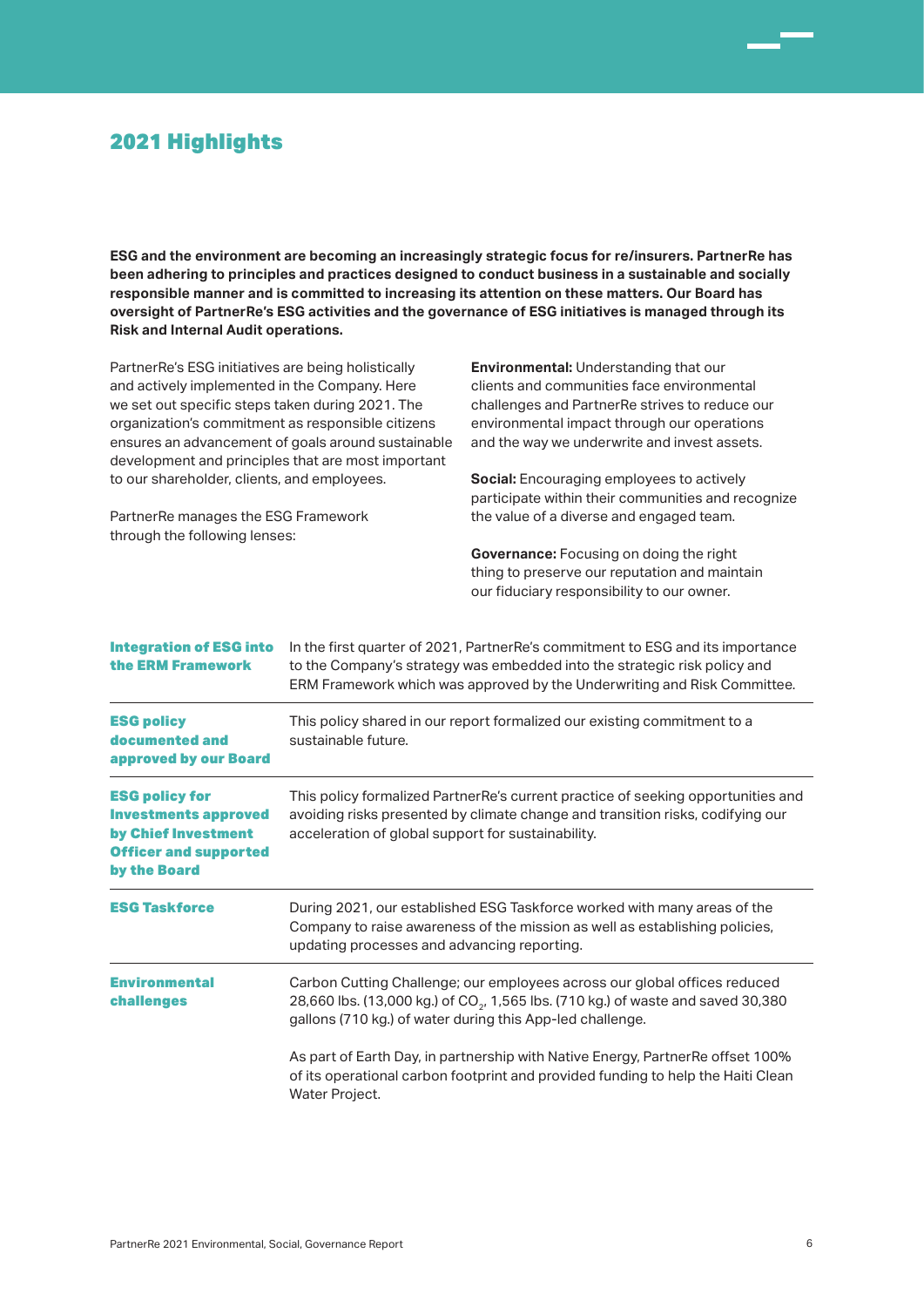# 2021 Highlights

| <b>Underwriting</b><br>guidelines<br>adapted to               | We developed a Coal Policy for our Specialty Facultative Mining &<br>Power portfolio.<br>As of January 1, 2021, the Specialty Property Mining Underwriting Guidelines<br>include specific coal-related restrictions on facultative business.<br>Our underwriters continue to work with our cedants and brokers on renewable<br>energy, where appropriate, in order to understand the exact nature of an insured<br>business and to develop ESG compatible solutions together. |  |
|---------------------------------------------------------------|-------------------------------------------------------------------------------------------------------------------------------------------------------------------------------------------------------------------------------------------------------------------------------------------------------------------------------------------------------------------------------------------------------------------------------------------------------------------------------|--|
| <b>account for ESG</b>                                        |                                                                                                                                                                                                                                                                                                                                                                                                                                                                               |  |
| <b>Implemented</b><br>positive screening<br>in our investment | We have embedded the ability to monitor, assess and manage ESG risks and<br>opportunities in our investment processes.                                                                                                                                                                                                                                                                                                                                                        |  |
| processes to enhance<br><b>ESG position</b>                   | As of January 1, 2021, we implemented an ESG scoring system and adopted a<br>framework for determining exposure to greenhouse gases.                                                                                                                                                                                                                                                                                                                                          |  |
| <b>Fostering an</b><br>inclusive culture                      | We strive to ensure that every employee feels welcomed and respected and<br>able to perform at their best. We are committed to increasing the representation<br>of all employee groups in executive and senior management roles.                                                                                                                                                                                                                                              |  |
|                                                               | All employees were invited to take part in two D&I surveys this year. When<br>comparing the data from both surveys, the most recent results show that we are<br>trending upwards with favourable responses increasing or remaining consistent<br>on most survey items. Additionally, when comparing our results to our provider's<br>Global High Performing Benchmark, we score on par or above on most items.                                                                |  |
|                                                               | This positive momentum towards D&I is a direct result of all employees'<br>efforts throughout the last year. Improvements in D&I require all parts of the<br>organization to contribute towards promoting an inclusive environment and<br>improving diverse representation at PartnerRe. The most recent D&I survey data<br>reflects this sentiment, showing that at least 80% of respondents report having<br>personally contributed to improving D&I at PartnerRe.          |  |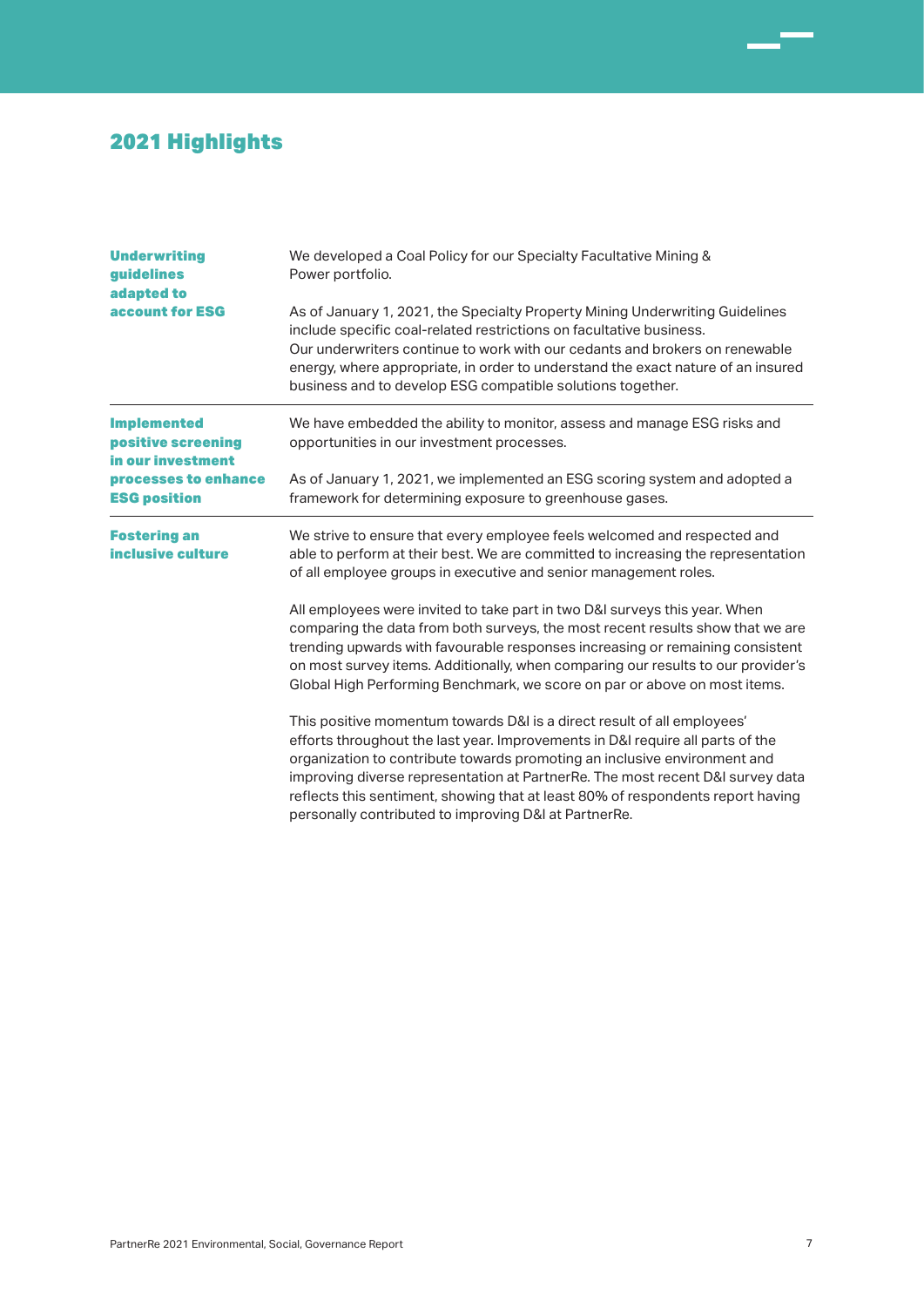# 2021 Highlights

| <b>Supporting</b><br>employee-<br>centered causes | Partner Re donated to Women for Women International, a nonprofit organization<br>supporting women in Afghanistan following the Taliban takeover, and to Doctors<br>without Borders towards disaster relief efforts in Haiti.                                                                                                                                                                                                                                                                                       |  |
|---------------------------------------------------|--------------------------------------------------------------------------------------------------------------------------------------------------------------------------------------------------------------------------------------------------------------------------------------------------------------------------------------------------------------------------------------------------------------------------------------------------------------------------------------------------------------------|--|
|                                                   | We implemented programs facilitating company matching both for employees'<br>donations of money and of time.                                                                                                                                                                                                                                                                                                                                                                                                       |  |
|                                                   | As part of Partner Re 2021 objectives, we introduced a Diversity and Inclusion<br>scorecard. This aims at measuring how the company engages in developing a<br>working environment in which diversity is valued and where all employees feel<br>welcome, respected, and empowered to grow.                                                                                                                                                                                                                         |  |
|                                                   | One indicator of the scorecard focuses on developing a common knowledge,<br>expanding our understanding and our toolkits to help reduce the diversity gap<br>and practice active inclusiveness. This learning path provides a range of videos,<br>articles, and courses to help every employee improve and shape the PartnerRe<br>of tomorrow. All employees are expected to read and/or watch a target number<br>of the articles and videos provided annually to meet the criteria on knowledge<br>and awareness. |  |
| <b>Employee</b><br>well-being                     | PartnerRe hosted an internal webcast series that helped employees<br>increase their awareness of topics that are important to PartnerRe and their<br>understanding of the context and trends that could impact our business.<br>This included webcasts hosted by PartnerRe's Chief Medical Officer, Achim<br>Regenauer, Stay Fit topics presented by the Resilience Institute, topics aimed at<br>building a more inclusive workplace and a Climate Change series with in-house<br>experts.                        |  |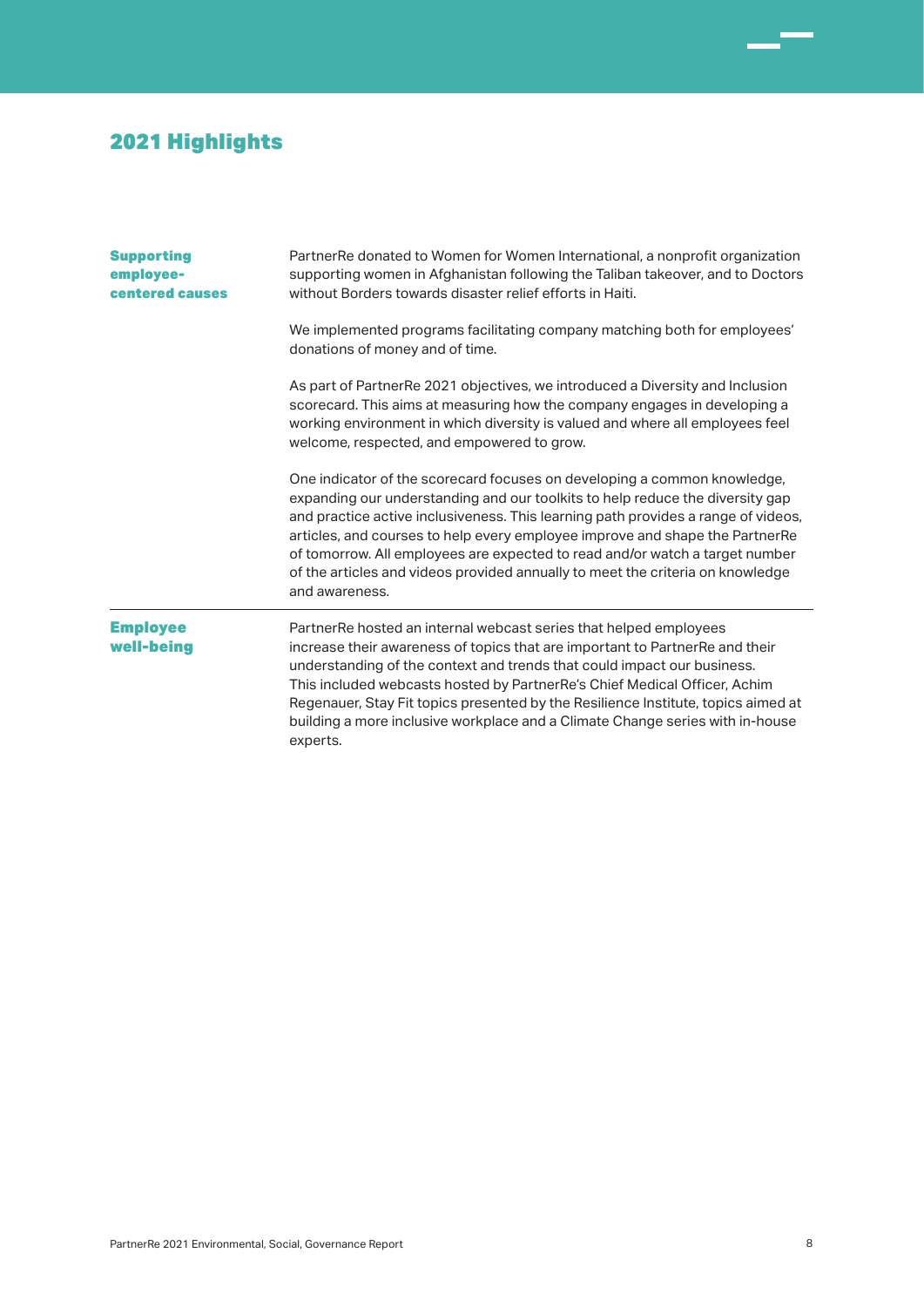### ESG in our Business

**PartnerRe is a leading global (re)insurer with a broadly diversified and balanced portfolio of traditional (re)insurance and capital market risks. (Re)insurance companies help insurers to manage their risks by absorbing some of their losses. By doing so, they stabilize insurance company results and enable growth and innovation to continue. (Re)insurers have significant investments in the financial markets which also contribute significantly to the real economy.** 

In the light of increasing numbers of major disasters – often related to climate change – the reinsurance industry has gained more recognition for the role it plays in helping insurers, governments, and society to deal with the evolving risk landscape.

As an international reinsurer with more than USD 9 billion in total capital, PartnerRe is a market leader with a reputation for financial stability and strength. A core premise of the industry that we operate in is a commitment to rebuilding businesses and communities after risk events around the world.

PartnerRe, alongside its peers, takes part in the Global Reinsurance Forum (GRF) which notes five major economic and societal benefits provided by the global reinsurance industry as follows:

- Improving capital efficiency and reducing the cost of risk
- Narrowing the protection gaps
- Sharing of risk knowledge
- Supporting economic recovery following a natural catastrophe
- Contributing to sustainable development

We note and are buoyed by the increasing prominence of ESG for the regulatory bodies in our industry.

ESG requirements are of growing importance to central banks, rating agencies, regulators and shareholders alike. ESG risks for insurers and reinsurers include climate change, stress test inadequacies, liability risks such as inflation and data protection and the consideration of ESG factors now needs to be a lens along with other factors such as financial and reputational in the underwriting and investment decision making processes in organizations.

We are aware that over time our quantitative approaches will need to be developed to fully consider and understand ESG risks, including to manage climate change risk and focus on this in our teams. This modelling will include credit, legal, liquidity, market, pricing and underwriting amongst other risks. This challenge is an industry wide challenge for reinsurance. PartnerRe was established in 1993, in the aftermath of Hurricane Andrew, to bring much-needed capacity to a market in crisis, helping insurers to provide continuity to their clients. It provides Non-life (Property & Casualty and Specialty) and Life and Health reinsurance on a worldwide basis. Risks re/insured include, but are not limited to, agriculture, aviation/space, casualty, property catastrophe, energy, engineering, financial risks, marine, motor, multiline and property as well as mortality, longevity, accident and health, and alternative risk products.

At PartnerRe, we are a community of curious, intelligent industry experts, united by a drive to outperform. Our global reach spans over 16 office locations with over 1,150 employees worldwide, yet our commitment to collaboration and open communication makes our company feel accessible and easy to work with. The people of PartnerRe bring a diverse range of backgrounds, identities, and expertise to their work as they think rigorously and contribute actively to developing solutions with impact.

We are in the business of measuring, pricing, and managing risk to help reduce volatility for insurance companies and insureds, and to match risk for Third Party Capital. Our mission is to continue to be a financially stable and predictable business partner, supporting our clients with solutions tailored to their needs, delivering superior returns to our owner, providing rewarding opportunities for our people and making a positive contribution to society.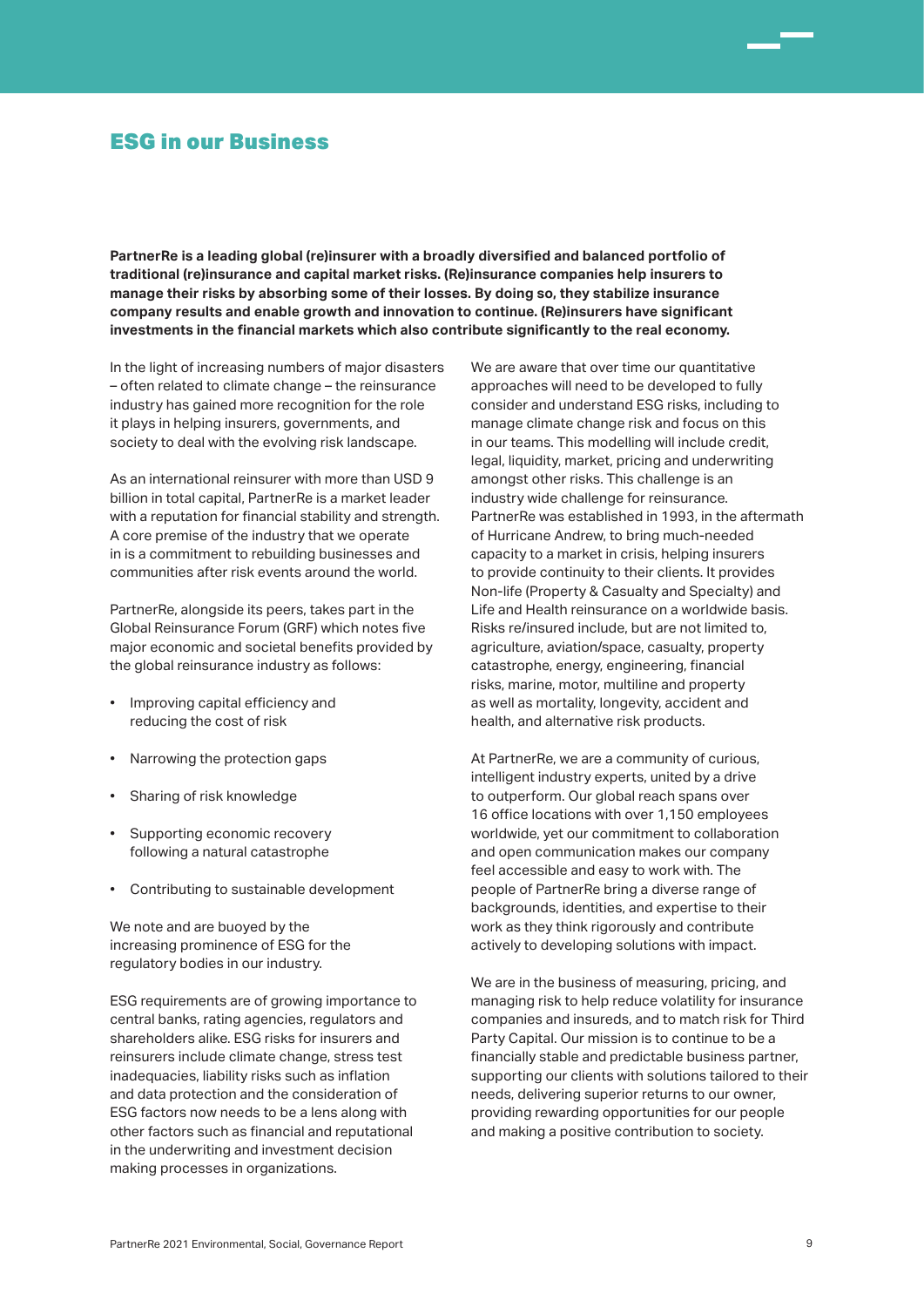### ESG in our Underwriting Practices

**From an underwriting perspective, PartnerRe is working to improve the operating effectiveness of its ESG mission by continually assessing prevailing environmental risks, improving its reporting process, and ensuring that it applies a consistent position on ESG and climate change, internally and externally. More specifically, this involves taking ESG criteria into account in its risk selection and rating process.**

### Risk selection

PartnerRe is shifting its existing business portfolio away from areas identified as most carbonintensive by means of a Coal Policy and seeking out the cover of sustainable risks and industries. Pursuant to its Coal Policy, we no longer (re)insure on a facultative basis any new construction projects of coal-based power plants and/or coal mines and, in relation to operational risks, we seek to avoid covering mining companies generating a significant part of their revenues, or power generation companies generating a significant part of their energy production, from thermal coal. Exceptions to this policy trigger a referral to the Division Head, who determines whether the region under consideration has practical near-term alternative energy sources.

PartnerRe is currently evaluating renewable energy as a potential growth segment across business units. To define a strategy in this area, we are assessing our current renewal energy exposures, underwriting performance, identifying gaps in the market, and reviewing our risk appetite with a particular interest in industries with exposure to wind farms, solar, hydro, biomass, biofuels, and geothermal power generating installations.

#### Impact of climate change

PartnerRe agrees with the conclusions of the Intergovernmental Panel on Climate Change (IPCC) that there is unequivocal evidence that the climate is changing and that it will continue to change due to human activities. We agree that if climate change is left unmitigated, it will have effects on society and the global economy. Physical risks posed by climate change may affect all areas of our business model: (re)insurance, investments, strategy and people.

Climate change is shifting the probability of occurrence, the severity and the impacts of certain events which in turn affects the risk-of-loss. This has not been addressed in many (re) insurance models. Additionally, exposure changes (property values, building material costs, labor costs, supply chain driven increases) have increased risk in the catastrophe space.

Climate has an even greater impact on drought, extreme temperature and flood than some of the other catastrophe exposed perils and this puts the agriculture portfolio more at risk over time. Therefore, we need to improve our economics to improve our risk/return profile. In view of this, we are committed to quantifying this risk and playing a role in mitigating the impacts of climate change. We employ multiple climate scientists to build and review our views of catastrophe risk to determine to what extent climate change contributes to our risk-of-loss assessment.

Our view of risk process sets the baseline on how we manage and underwrite catastrophe risk. PartnerRe's catastrophe exposure management group controls its exposures and risk accumulations across all its business units. PartnerRe evaluates the impact of climate change (as well as social inflation and other factors) on a peril by peril by zone basis. PartnerRe's regular view of risk review process ensures that it keeps-up with the latest climate change trends and continuously incorporates the latest scientific consensus into its risk estimation which helps to ensure the sustainability of our reinsurance operations.

### Life and Health solutions

Many of our Life and Health client solutions are focused on managing the risks associated with health issues such as Covid, cancer, gene and cell therapies, drug trials and approvals, and rare disease conditions. With our client outreach, we provide our brokers and cedants with extensive information to help them have a more thorough understanding and awareness of critical health risk issues.

We are committed to helping to close the insurance coverage gap for our clients' customers. We strive to bring scale to Life and Health insurance products and services and to be able to support them from both a reinsurance and data/ technology perspective. For example, we are making use of non-traditional data inputs to assess consumer's health risk at Life application and over time. We are investing resources to support the development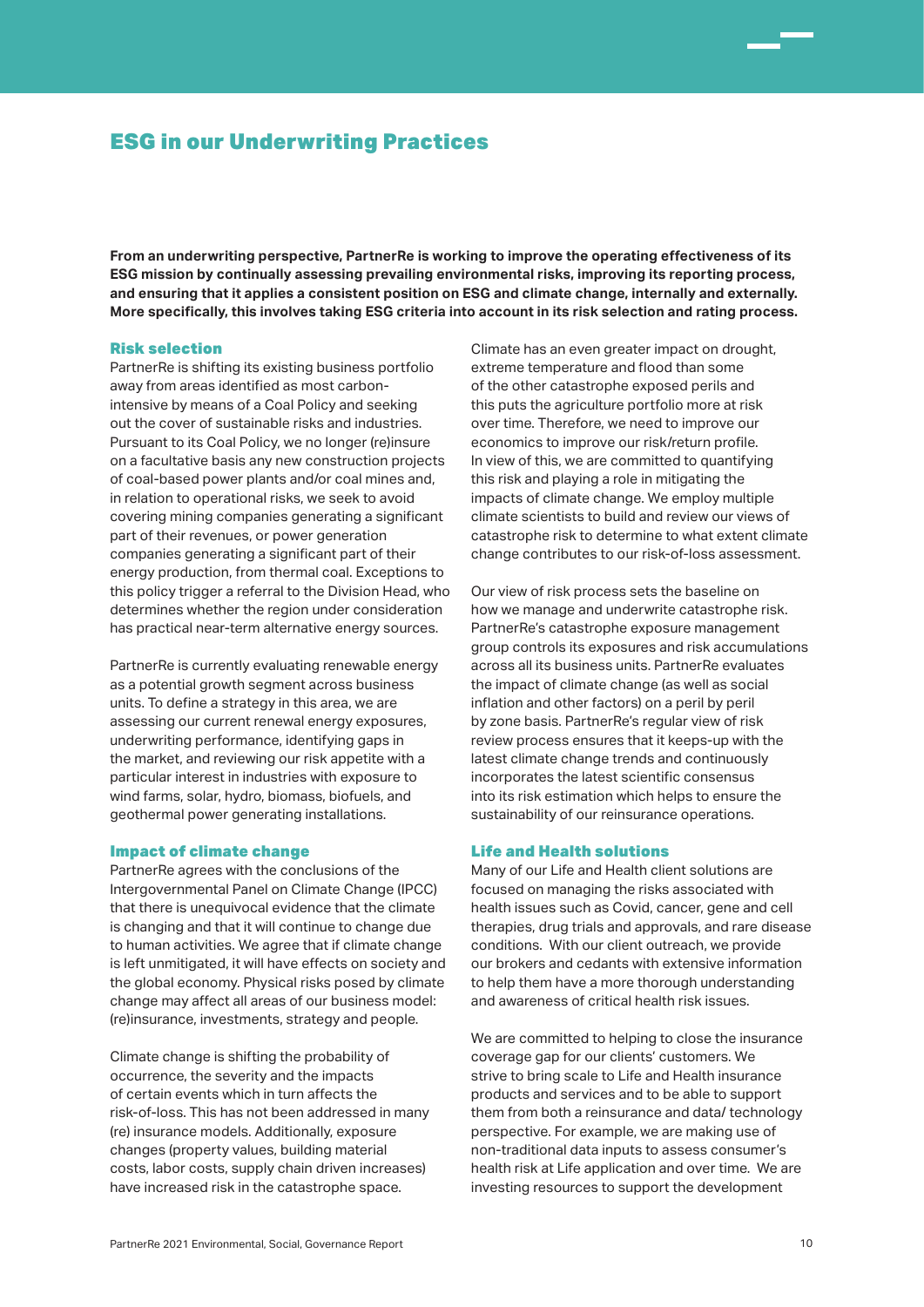### ESG in our Underwriting Practices

of new cancer and critical illness products in response to evolving medical developments. Also, we are investing in partnerships with non-traditional distributors and non-insurance players in order to share knowledge and insights with our clients.

Our Life and Health Team is facilitating the application of new cancer prevention measures from regular health check-ups to liquid biopsy screening for cancer in its earlier stages. Cancer medicine is currently seeing major changes which may enable doctors in the mid-term future, to detect cancers long before the first symptoms manifest. We are tracking the most recent medical and technological changes with the objective of offering individuals a comprehensive sustainable health cover by encouraging a regular screening for common cancer, thereby increasing the chances of curing the cancer via early detection. Ultimately this may be a seminal contribution for a sustainable budget of healthcare.

We are tracking, analyzing and adjusting our products in the wake of the Covid-19 pandemic. Looking to newly available scientific evidence, as well as applicable legislation, we are continuously tracking and analyzing the epidemiological and medical developments due to SARS-CoV-2. Supplemented by pandemic scenarios developed in-house, we are ready to adjust our products in a sustainable way, i.e., we are able to both provide reinsurance protection and to prepare our clients for possible changes due to a pandemic.

### **Analytics**

We work with our Life and Health clients to make personal insurance more affordable and accessible by addressing the pain points in the distribution and underwriting process, leveraging the latest developments in technology. We have used advanced analytics techniques and system automation capabilities to reduce the time and effort required to (re)insure an individual.

We know that effective use of analytics is a key driver to delivering innovative, sustainable solutions across the insurance value chain. We have delivered predictive modelling solutions which help insurers to get claimants back to work more effectively and to get offers to applicants in a shorter time frame. These allow those affected to get back to their daily lives as quickly and smoothly as possible.

We also know that the issues surrounding analytic modelling are complex and jurisdictionally dependent, and include things like unfair discrimination, how to distinguish among unlawful discrimination and technical biases. We are raising awareness of these issues internally and with our clients on an ongoing basis – and have developed the relevant skills and experiences to support the identification of biases in models and take action to mitigate them. For example, we have diversity of thought in the teams doing model review. We have analytics team members with backgrounds and experience in fields where bias is a key question (e.g. organizational psychology), and with regard to our clients we are actively providing thought leadership via industry working groups and publications – focused on providing clarity on the concepts of concern.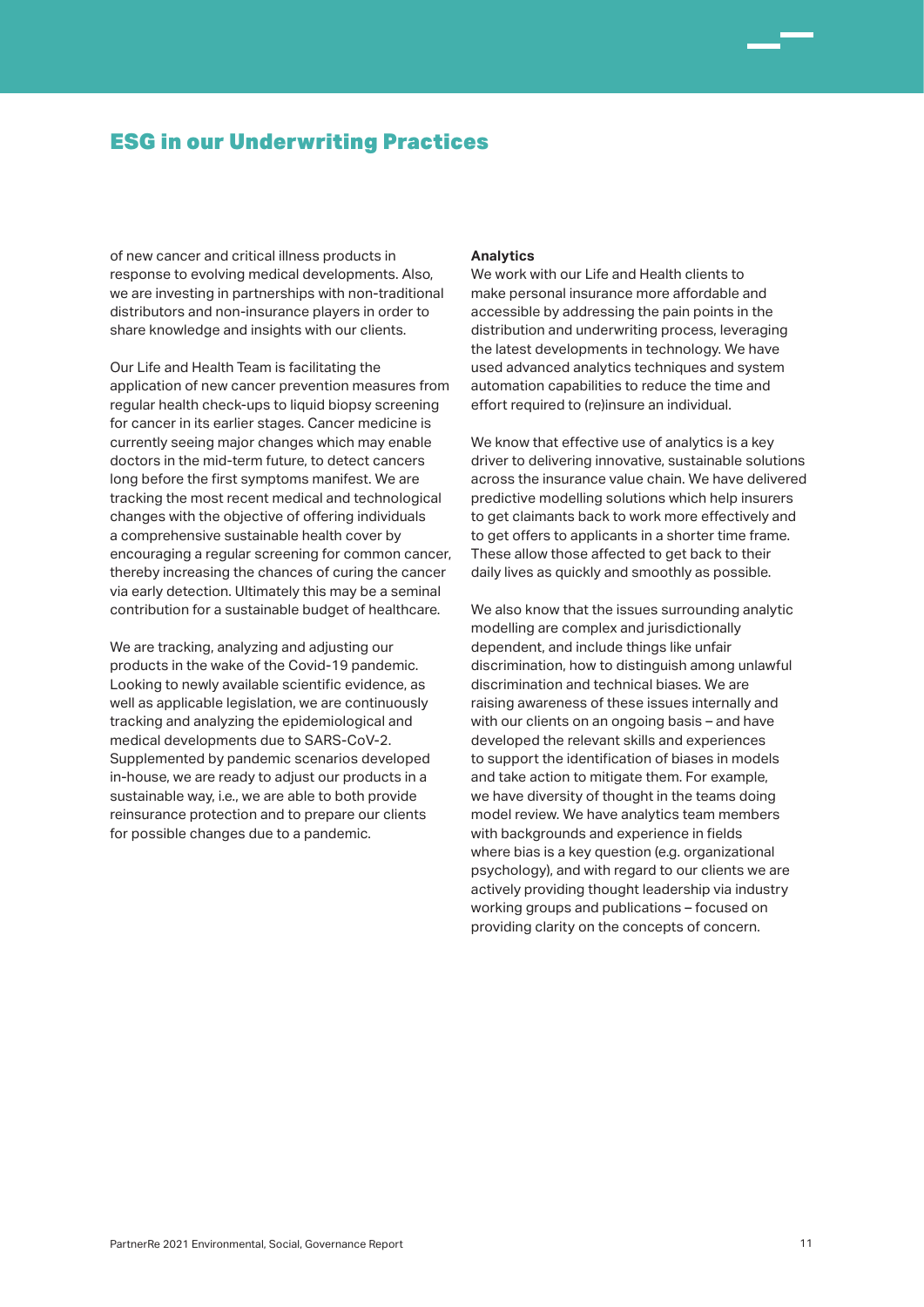### ESG in our Investment Strategy

**PartnerRe is a long-term investor and believes the stewardship of our capital requires the consideration of ESG factors along with other risk and return analyses. Such scrutiny fosters stability for our balance sheet, benefiting all our stakeholders, and fulfills our goal of supporting the transition of the global economy to be more sustainable.** 

Managing the impact of climate change in the interest of building global resilience is a core principle at PartnerRe. We are committed to understanding the risks and opportunities from climate change, and to quantifying their impact on our business. We follow the scientific community (Inter-governmental Panel on Climate Change, IPCC) consensus as input to our monitoring and management of climate change risk. The analysis of ESG factors is embedded into our investment process and targets have been established to guide our efforts.

### ESG investment process and targets

We seek to invest in industry ESG leaders and non-leaders that have significantly improving trajectories. This approach is the best way to encourage all companies to expedite adaptation of their corporate strategies towards sustainability and institute ESG practices of the highest standard. Our investment process for internally managed assets considers ESG factors and scores obtainable from third party providers, during each investment and portfolio review. We avoid investments in companies that are classified as ESG laggards. Any investment in a high greenhouse gas industry, subject to concerning ESG factors or ratings, are reviewed by credit analysts to determine if the expected investment return is acceptable versus the ESG profile of the specific investment and in the context of our overall portfolio ESG exposure. To fortify these efforts, we use third-party data providers to identify investments that are rated as ESG laggards (for instance, companies with an MSCI ESG rating of CCC and below). A semi-annual Positive Screening is conducted for investments that are internally managed to confirm, that on an aggregate basis, our portfolios maintain a strong aggregate ESG rating.

Also on a semi-annual basis, Negative Screening is conducted on all internally managed assets to identify any exposure to ESG laggards. We also Negatively Screen to determine the magnitude of overall investments in high greenhouse gas emission sectors, as an indicator of overall transition risk, and to confirm that our aggregate market exposure to these industries remains at conservative levels.

Carbon intensive assets may have rapid falls in valuation, potentially precipitated by diminished customer demand, investor interest and changing regulations. For internally managed assets, our credit analysts and portfolio managers consider the risk and reward dynamics associated with all investments, with a particular focus on carbon intensive investments. We ensure that our aggregate market exposure to these industries remains at tempered levels and support the rapid diminishment of thermal coal usage. PartnerRe has committed to make no investments in companies that generate more than 20% of revenues from thermal coal mining or more than 20% of revenues of power from thermal coal.

PartnerRe will not invest in issuers involved in the development and proliferation of controversial weapons (includes anti-personnel mines, biological and chemical weapons, cluster munitions, depleted uranium and white phosphorus). When evaluating ESG factors for all investments, we will consider alignment with the ten principles of the UN Global Compact. A review of these standards is included in our semi-annual Negative Screening.

Our current expectations with regard to ESG and sustainable business practices are now embedded in new and renewed agreements for assets managed by third parties where we define the investable universe that we find acceptable. We rely on external managers to provide stewardship on our behalf for the assets they manage. For internally managed assets, when given the opportunity, our credit analysts engage with investees on ESG issues, seeking to encourage strategies that increase sustainability and raise ESG standards.

PartnerRe recognizes that the transition of the global economy to lower greenhouse gases, and an increased focus on all ESG factors, also presents opportunities. To date we have invested in green bonds and have committed funds that seek opportunities in ESG-focused investments.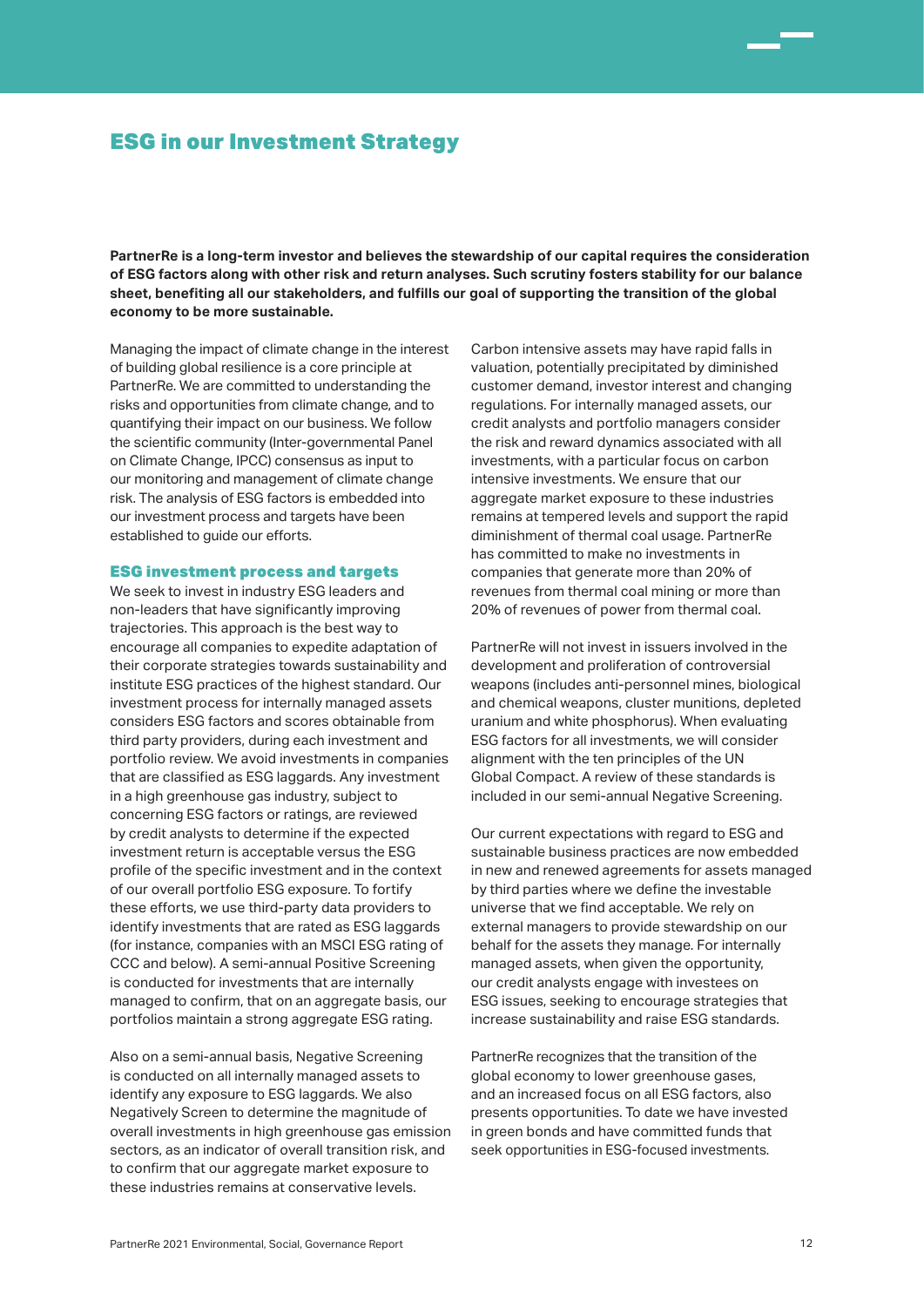# ESG in our Investment Strategy

**Table 1:** Overview of the current and target strategic ESG policies for PartnerRe's investments. *Source: PartnerRe.* 

| <b>Current policy</b>                                                                                                                                                                                                                                                                                                                                                                                                                                                                           | <b>Target policy</b>                                                                                                                                                                                                                                                                                                                                        |
|-------------------------------------------------------------------------------------------------------------------------------------------------------------------------------------------------------------------------------------------------------------------------------------------------------------------------------------------------------------------------------------------------------------------------------------------------------------------------------------------------|-------------------------------------------------------------------------------------------------------------------------------------------------------------------------------------------------------------------------------------------------------------------------------------------------------------------------------------------------------------|
| We make no new investments in companies that<br>generate more than 20% of revenues from thermal<br>coal mining or in companies that generate more<br>than 20% of their power from thermal coal.                                                                                                                                                                                                                                                                                                 | By 2025, reduce market weight exposure to<br>these investments to 0% (base year 2018).<br>Screening of all internally managed<br>portfolios on a semi-annual basis.<br>Institute these limitations to all external managers<br>when possible (at renewal of management<br>agreements or onboarding new managers<br>if the investment vehicle allows input). |
| We support the sustainable transformation of<br>the global economy by investing in industry ESG<br>leaders or non-leaders with significantly improving<br>trajectories. For internally managed assets, we avoid<br>investments companies that we have classified as<br>ESG laggards. To fortify these efforts, we use third-<br>party data providers to identify investments that<br>are rated as laggards. Investment managers provide<br>rationale for exposures to issuers with low ratings. | We conduct semi-annual Positive<br>Screening of internal managed assets.<br>Exposure to investments that are rated as CCC<br>and below will be targeted to < 1.0% of assets.                                                                                                                                                                                |
| We seek to exclude issuers involved in the development<br>and proliferation of controversial weapons (including<br>anti-personnel mines, biological and chemical weapons,<br>cluster munitions, depleted uranium and white phosphorus).<br>When evaluating ESG factors we consider alignment<br>with the ten principles of the UN Global Compact.                                                                                                                                               | 100% compliance, monitored with<br>semi-annual Negative Screening.                                                                                                                                                                                                                                                                                          |
| Preparation to sign the UN Principles<br>for Responsible Investment.                                                                                                                                                                                                                                                                                                                                                                                                                            | To be completed in 2022.                                                                                                                                                                                                                                                                                                                                    |
| Increase investments in Sustainable Portfolio (includes<br>all green, social and sustainability linked investments).                                                                                                                                                                                                                                                                                                                                                                            | Double the investments in Sustainable Portfolio<br>(includes all green, social and sustainability linked<br>Investments) to > USD 300 million by 2023.                                                                                                                                                                                                      |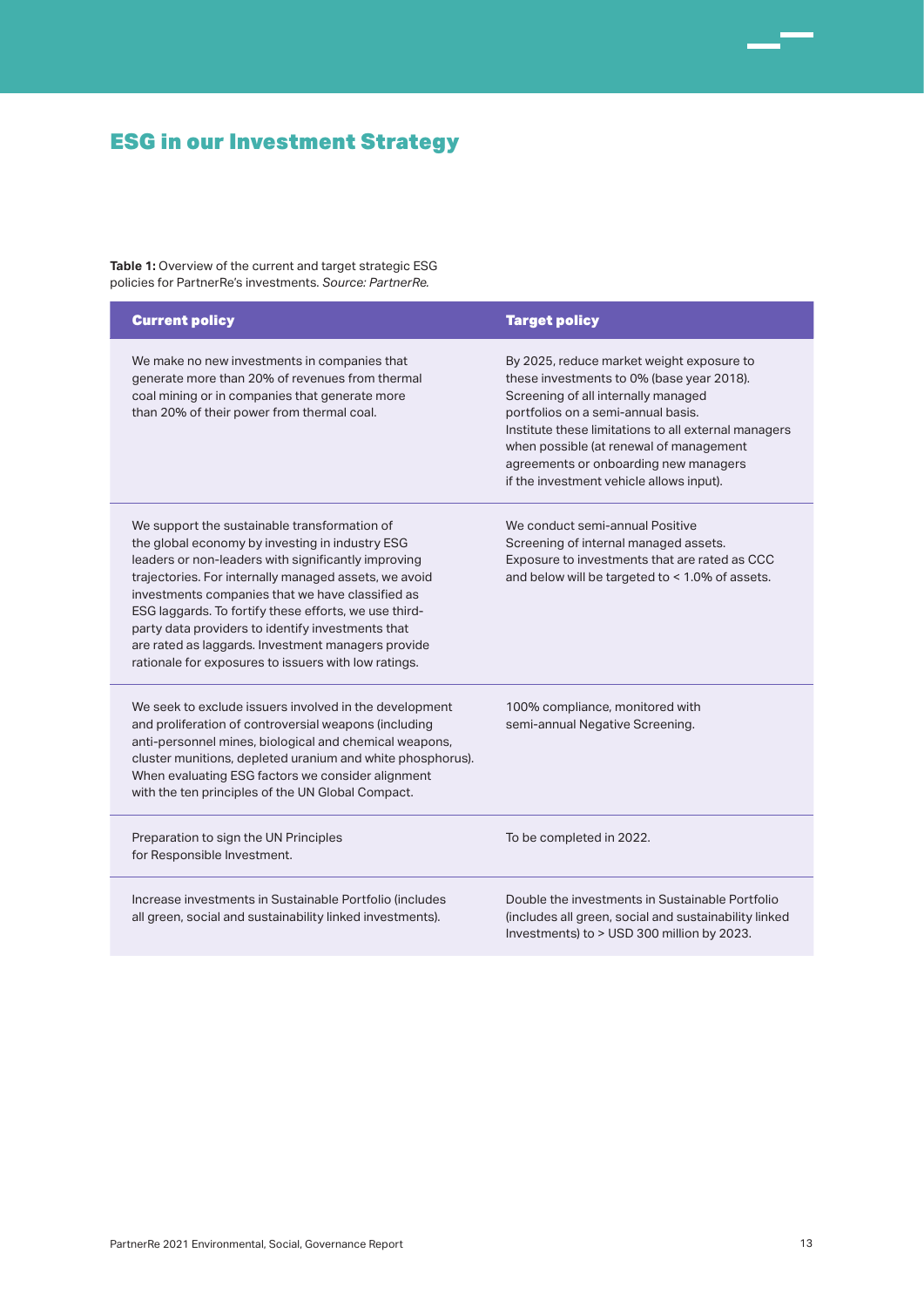### ESG in our ERM Framework

**The management of ESG risks is embedded within PartnerRe's ERM Framework and is applicable to all of PartnerRe's subsidiaries.**

The ERM Framework enables us to manage all our key risks, including those risks associated with ESG issues.

The regulatory environment on ESG issues in terms of scope, standards, and assessment continues to evolve and drive new advancements that will need to be reflected within the ERM Framework. Notwithstanding, the ERM Framework principles remain constant in how we identify, assess, monitor and respond to our key risks. It is imperative that Risk Management promotes risk awareness over how we consider these ESG factors in our ERM framework in order to ensure that the organization and its employees have transparency over the potential impacts our business can make on our environment and society, as well as on our own financial strength.

Our ERM Framework sets forth a cycle that fosters continuous review of the risk profile, utilizing processes and solutions to effectively manage key risks to the organization, which includes ESG factors. The process for managing key risks consists of the following components:

- Risk governance and culture establishes clear responsibilities over risk ownership and values for managing risks across the organization.
- Risk identification and assessment is the process for identifying, assessing, and prioritizing risks that could have a significant impact on the organization.
- Risk strategy is establishing and managing the risk appetite of the organization to manage the top risk exposures and changes in risk profile.

Risk governance and culture guides employees to act responsibly and understand how to manage ESG risks.

### Risk governance structure to embed ESG risk management

PartnerRe has an established governance structure for risk management that promotes a risk culture of risk ownership throughout the levels of the organization and a transparent

framework of roles and responsibilities that supports clear risk ownership.

The overall ESG risk governance is managed by the following functions, executive oversight committees and frameworks, thereby fostering responsible behaviors and informed risk-taking by PartnerRe's employees:

- Board: The Board of PartnerRe is responsible for setting the vision and establishing the objectives for the Group which includes ESG considerations. The Board has oversight responsibility for risk management across the Group and is responsible for approving the Group's ERM Framework including the group risk policies. PartnerRe's Strategic, Underwriting, Investments and Operational risk policies include environmental and other ESG risk considerations.
- Enterprise Risk Committee (ERC): The ERC is a sub-committee of the Executive Leadership Team (ELT) and is accountable for the group risk policies and supporting processes and controls corresponding to their area of responsibility. The ERC is responsible for making risk tolerance, appetite, limits, and policy recommendations regarding the organization's key risks, including ESG risks.
- Underwriting and Risk Committee (URC): The URC is a committee of the Board that is comprised of at least two Board members. The role of the URC in the governance of risk management includes reviewing the ERM framework effectiveness and recommending the group risk policies to the Board for approval. Each of the group risk policies relates to a specific risk and describes PartnerRe's approach to risk management, defines roles and responsibilities relating to the assumption, mitigation, and control processes for that risk, and an escalation process for exceptions.

The group risk policies and supporting guidelines provide a governance structure which guides employees to have responsible behavior when managing PartnerRe's key risks, including ESG risks.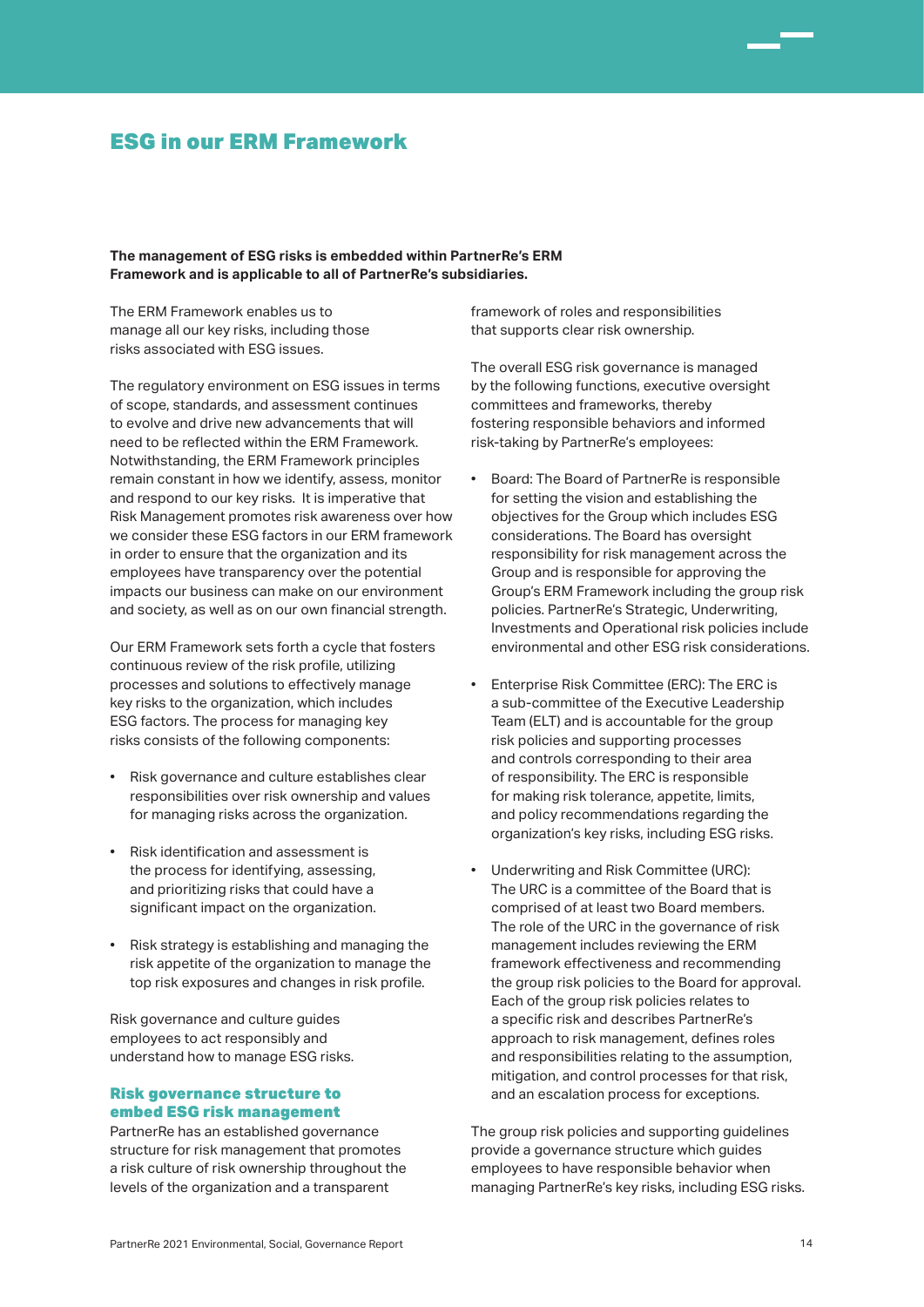# ESG in our ERM Framework

The integration of the ESG considerations in the group risk policies has increased the awareness of the potential impacts these factors can have on the organization's future and all departments have a role in managing ESG issues through the effective management of risks in their areas of responsibility.

### Robust risk governance contributes to a strong risk culture and responsible employees

PartnerRe's risk culture drives the organization's attitude toward managing risks through a set of values and behaviors. The risk culture is shaped through the risk governance structure and risk management practices. The risk oversight committees, in addition to the dedicated Chief Risk Officers of our regulated subsidiary entities, sets PartnerRe's tone in terms of the importance and relevance of appropriately monitoring and managing ESG risks.

Risk culture around ESG issues is heavily influenced by the Executive Leadership Team (ELT) members' attitudes and actions towards managing ESG risks. In order to promote ESG conscious behaviors, the ELT members have ESG related objectives which support this attitude with executable goals. The integration of ESG risk governance is continually gaining more importance and managing ESG is a long-term commitment of the organization's culture. PartnerRe has established a taskforce to support this initiative. The executive sponsor, a member of the ELT, leads the ESG Taskforce to help provide the guidance and actions necessary to implement ESG in the organization. The initiative has been approved by the PartnerRe Board.

Several governance practices are already in place and contributing to managing ESG risk:

### ERM Framework principles designed to adapt to the continuously evolving environment allowing ESG risk to integrate in an agile fashion

The ERM Framework sets forth a cycle that fosters continuous review of PartnerRe's risk profile including ESG risks with tools and processes to effectively manage key risks.

We consider the potential effects of ESG risks, such as climate change, within our ERM framework, which contemplates PartnerRe's key material risks through risk identification and assessment processes. PartnerRe Group and its subsidiaries ensure the risk policies are aligned with the ERM Framework and reflect the management of key risks, such as ESG risk.

### **Risk identification**

PartnerRe evaluates the overall risk landscape and emerging risks through an annual risk assessment process that includes ESG issues. This entails performing risk identification process over the risk universe which is achieved through a global bottom-up review of PartnerRe's risks considering business impacts, as well as the regulatory environment reflected in PartnerRe's major operating entities. In past years, ESG factors have been integrated into the risk universe during this process impacting several risk categories to date, such as such as strategic, underwriting, investments and operational. The identification and integration of ESG factors provides the framework for further risk assessment and reporting on ESG risk management.

### **Risk assessment**

The annual evaluation of risks is carried out through cross-functional collaboration between risk management and the key risk areas led by members of the ELT. Risk management highlights high potential risks, such as ESG issues, to consider and assess. Additionally, the assessments are further supported through the quantification of ESG-related risks, such as climate change. These results provide management an understanding of the risk landscape through the prioritization in the risk profile heatmap and action matrix.

In our climate change-related risk assessment, we consider physical, transition, and liability risk, as well as opportunities:

**Physical risks** arise from the increasing frequency, severity, and volatility of weather-related events, such as hurricanes, extreme rainfall, and wildfires. They also stem from longer-term trends in the climate system, such as rising sea levels resulting in more flooding and coastal erosion, droughts disrupting agriculture production, and intensifying heat waves which are responsible for more annual deaths than any other weather-related hazards. We employ multiple climate scientists who have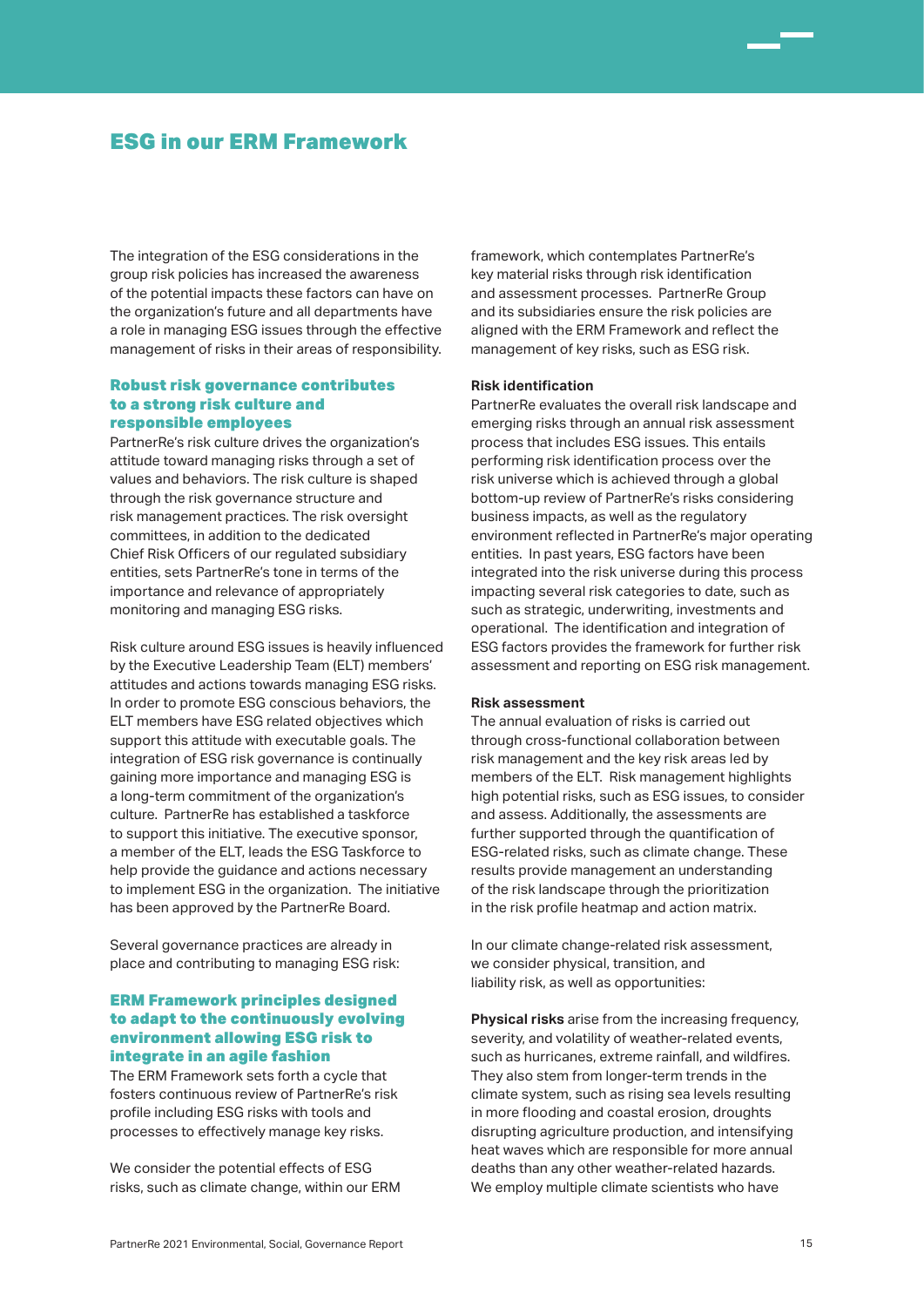# ESG in our ERM Framework

been contributing authors to the Intergovernmental Panel on Climate Change (IPCC) assessments and/ or have contributed to the scientific literature which is the basis of its summaries. PartnerRe scientists review (medium-term action) our view of catastrophe risk to determine to what extent climate change contributes to our risk-of-loss assessment.

**Transition risks** arise from society's transition towards a low-carbon economy, driven by policy and regulations (such as the potential introduction of a carbon tax or carbon allowances), low-carbon technology advancement, and shifting sentiment and societal preferences. The key risk for PartnerRe is a potential re-pricing of carbon-intensive financial assets. We work with third party data providers to quantify the exposure to transition risk in our investment portfolio. Transition risk may also impact the underwriting of certain lines of business, types of insurance products and services.

**Liability risks** relate to potential direct claims against the Company for failing to manage climate risks, as well as risks of climate-related claims under liability policies, such as Directors' and Officers' (D&O), Professional Indemnity (PI), or third-party environmental liability policies.

Climate change may also present potential new opportunities. PartnerRe is currently evaluating renewable energy as a potential growth line. We have a project ongoing to:

- Assess current renewable energy exposures, underwriting performance, and business practices.
- Define strategy, positioning, and risk appetite for the renewable energy business across business units.
- Identify and fill gaps in market access, risk management, pricing, and underwriting and reserving.

### A risk strategy that leads us in the right direction

The risk strategy is developed in line with the risk assessment and evaluation process. Through this analysis, we can make informed risk-taking decisions and develop a risk appetite that meets our business needs. ESG risk will certainly impact the environment and society as well as the risk strategy of the organization if not efficiently managed today. The achievement of PartnerRe's risk strategy is dependent on the risk appetite which ensures the appropriate management of the risk volatility.

Managing reputational risk is fundamental to PartnerRe, including those risks associated with material adverse environmental impacts. PartnerRe commits to undertake responsible and sustainable business development. Examples of risks with material adverse environmental impacts are coal-based power plants or coal mines.

### Managing ESG risks is managing our future

PartnerRe is making substantial progress in the integration of ESG in our organization and ERM processes. Risk reporting on our top risk exposures on a regular basis to PartnerRe's oversight committees is essential and incorporating dedicated ESG risk reporting is in development. The ERM Framework will continue to adapt to the evolving ESG environment to effectively manage our risks, including those on a long horizon.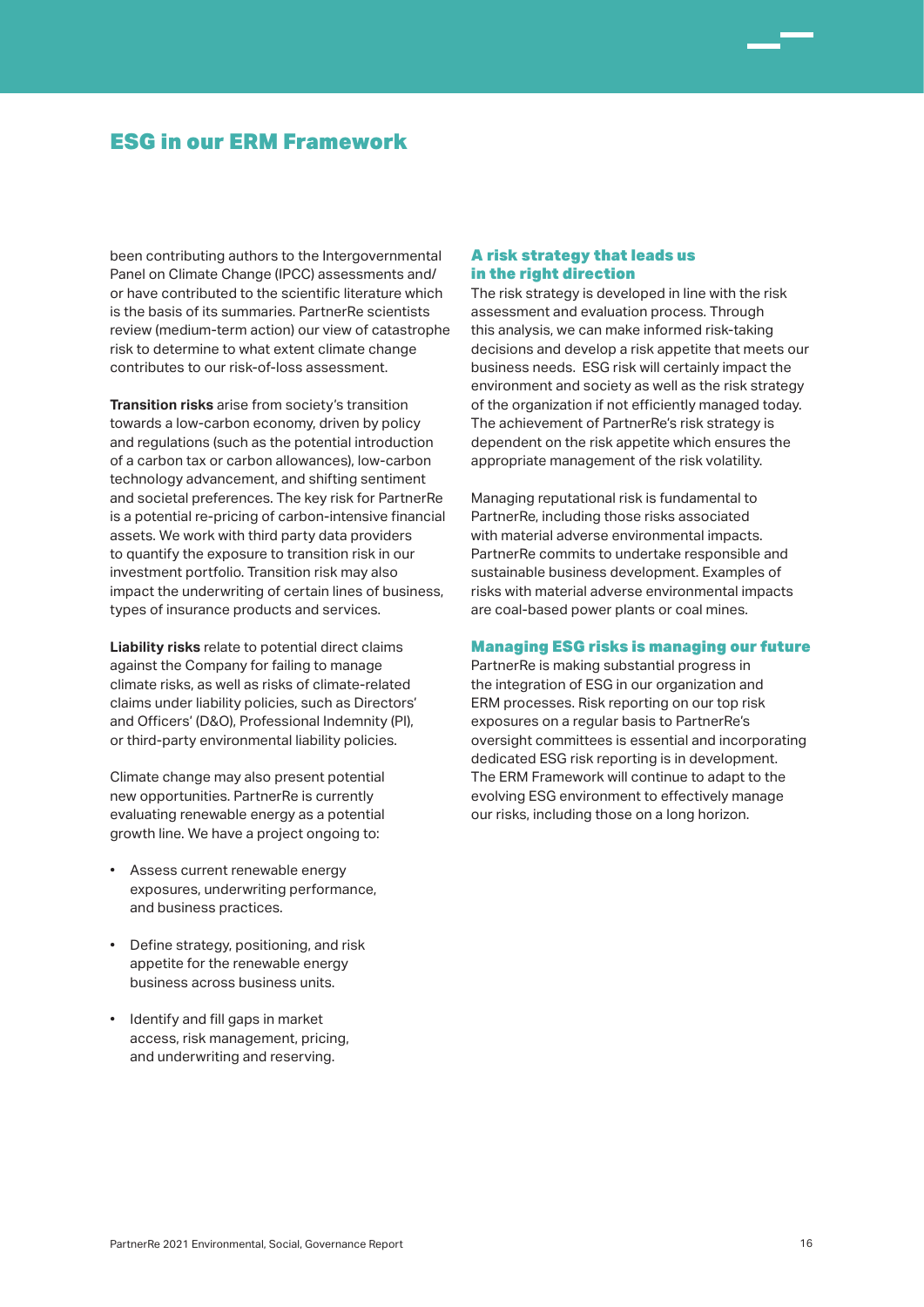**PartnerRe is actively managing the physical risks from climate change on our underwriting and investing operations. Our focus has been primarily on understanding the influence of climate change on our Non-life property risk; quantifying how the risk is changing and will likely change in the future. This will help ensure that our company and its clients remain resilient to the changing risk landscape. Climate change has the potential to influence risk quantification in other lines of business and recently there have been investments in understanding this risk in the most exposed areas of our Specialty lines and Life and Health area, as discussed in other parts of this report.**

 As a reinsurer, we have a responsibility to our clients to understand and accurately assess risk to ensure the sustainability of our risk transfer solutions for the benefit for our clients and society. Below, we summarize our activities within key topics relevant to our commitment to quantifying and managing the impacts of climate change on our business activities.

### Climate expertise

PartnerRe climate scientists have been actively providing guidance and expertise on this topic to our underwriting and risk management since the formation of a dedicated natural Catastrophe Research team in 1999.

As an organization, we have a good understanding of the physical risks associated with climate change. PartnerRe employs around 10 climate scientists who in their academic careers have been contributing authors to the Intergovernmental Panel on Climate Change (IPCC) assessments and/or have contributed to the scientific literature which is the basis of the IPCC summaries. PartnerRe's climate scientists have a thorough understanding of the physics, methods, models and datasets of climate science, as well as the IPCC process which reports the scientific consensus on climate change.

The climate scientists and other scientific experts throughout the organization have raised awareness and knowledge of the science of climate change to PartnerRe's senior management. **Figure 1** (see following page) is an example of such work, providing a summary of the impacts of climate change on weather and climate phenomena which are most relevant to our business. Such exhibits are used to communicate the science contained in the latest IPCC 6th Assessment Report to both internal and external audiences. The IPCC summary assessments are an invaluable resource for choosing appropriate action for our risk management purposes. The IPCC uses consistent language through the report to express its level of confidence in observed and future climate change. For example, in figure 1, the IPCC concludes with "high confidence" that there is and will continue to be increased precipitation from tropical cyclones as global warming continues. "High confidence" is based on a high level of agreement from different scientific studies and many independent observational or modeling pieces of evidence the scientific community has available.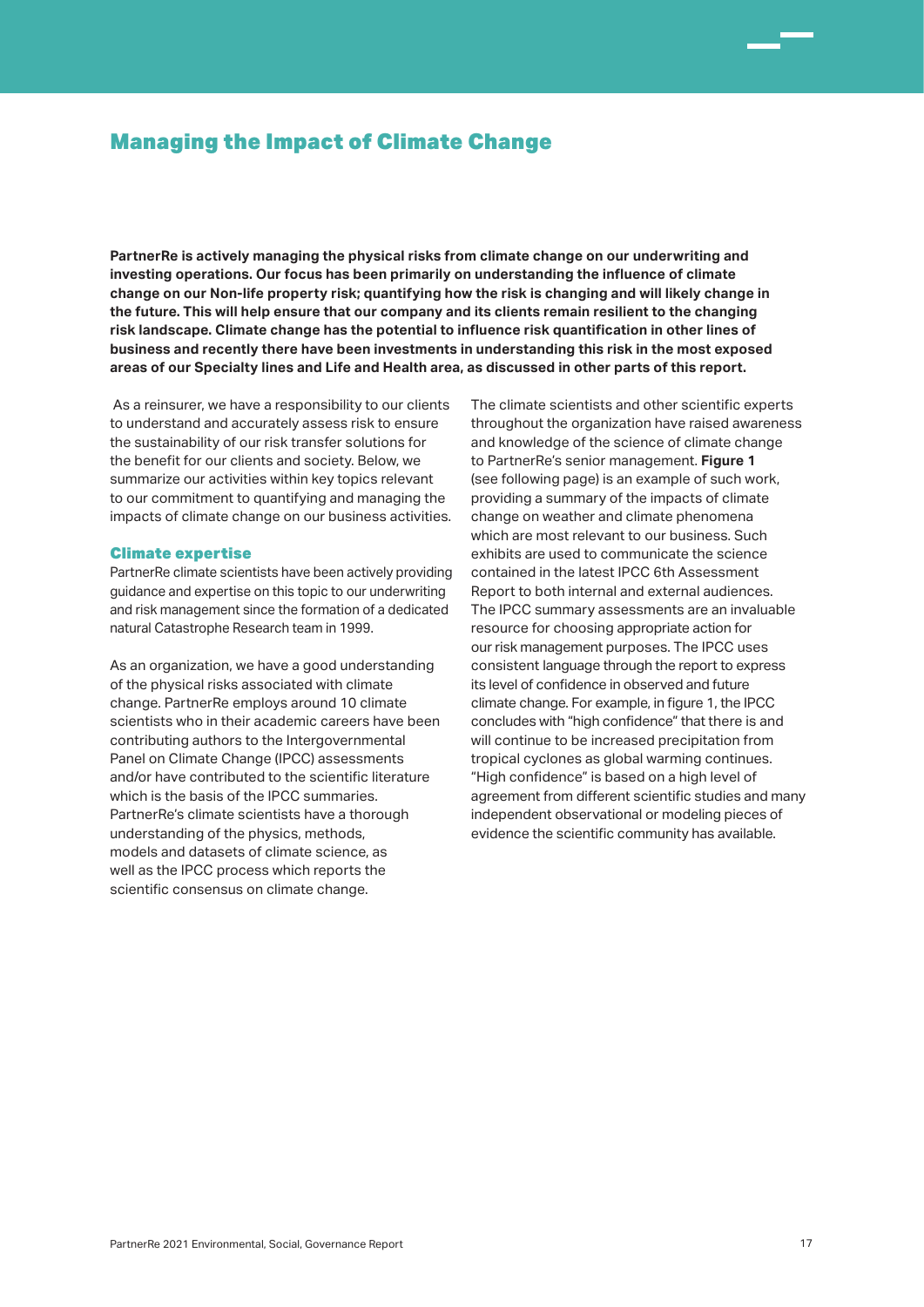**Figure 1:** A summary of the key changes in extreme weather and climate events. *Source: PartnerRe, compiled using results from the IPCC 6th Assessment Report (IPCC AR6)*



### View of Risk process to manage climate change impacts

Since 2011, PartnerRe has instituted and formalized a process of developing scientific based views of catastrophe risk led by the Catastrophe Research team. This View of Risk sets the basis for pricing our peak natural catastrophe risks for P&C and Specialty business.

Climate change impacts are specifically looked at during View of Risk studies for all extreme weather perils to determine to what extent climate change contributes to our risk-of-loss assessment.

The team regularly reviews (on a ca. 3–5-year cycle) all Views of Risk, which we believe is an appropriate time scale to assess the changing impact of climate change on our previous assumptions. Climate change is not likely to abruptly change the risk of extreme weather events on a year-to-year basis. Having a regular, but not annual, review of our Views of Risk, allows us to adapt to any advances in the scientific understanding of impactful phenomena. At shorter timescales (i.e., year-to-year), other factors dominate any change in risk assessment, e.g., economic conditions.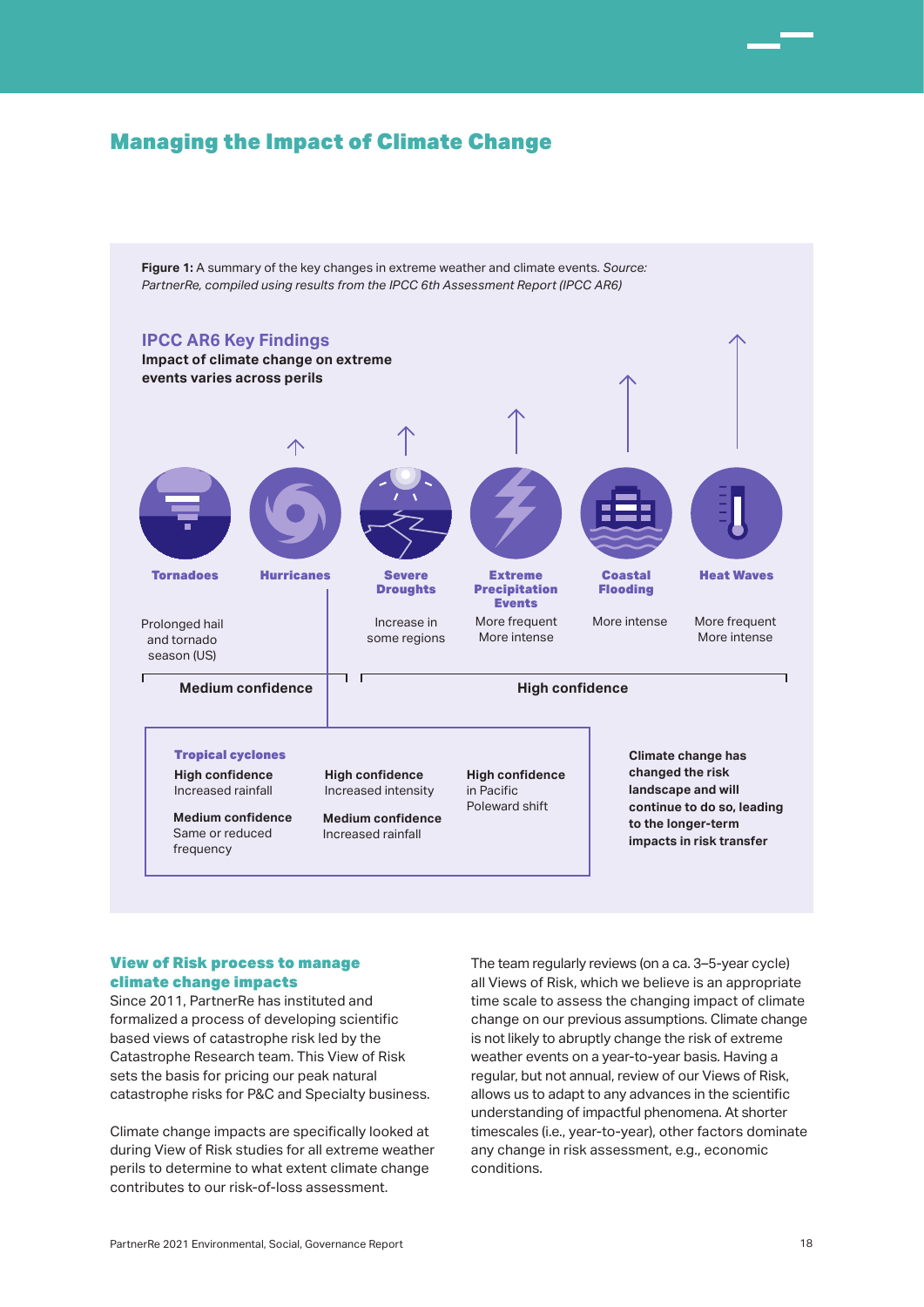**Figure 2** summarizes our approach to managing and underwriting natural catastrophe risk. It is within the View of Risk process where all factors which could change our risk assessment are considered, including climate change.

#### **Figure 2:**

A summary of PartnerRe's catastrophe underwriting approach. *Source: PartnerRe*

### **PartnerRe Cat Underwriting Approach**

**How we manage our catastrophe risk for key peril zones**



By having an established and formalized process in place for our View of Risk, together with a strategy to build and utilize proprietary catastrophe models, PartnerRe can adjust more quickly to new findings on climate change compared to other markets that rely on unadjusted vendor models.

Throughout our View of Risk studies, we have identified the most important perils zones which are impacted by climate change and those which also represent the highest level of exposure from our current property underwriting portfolio.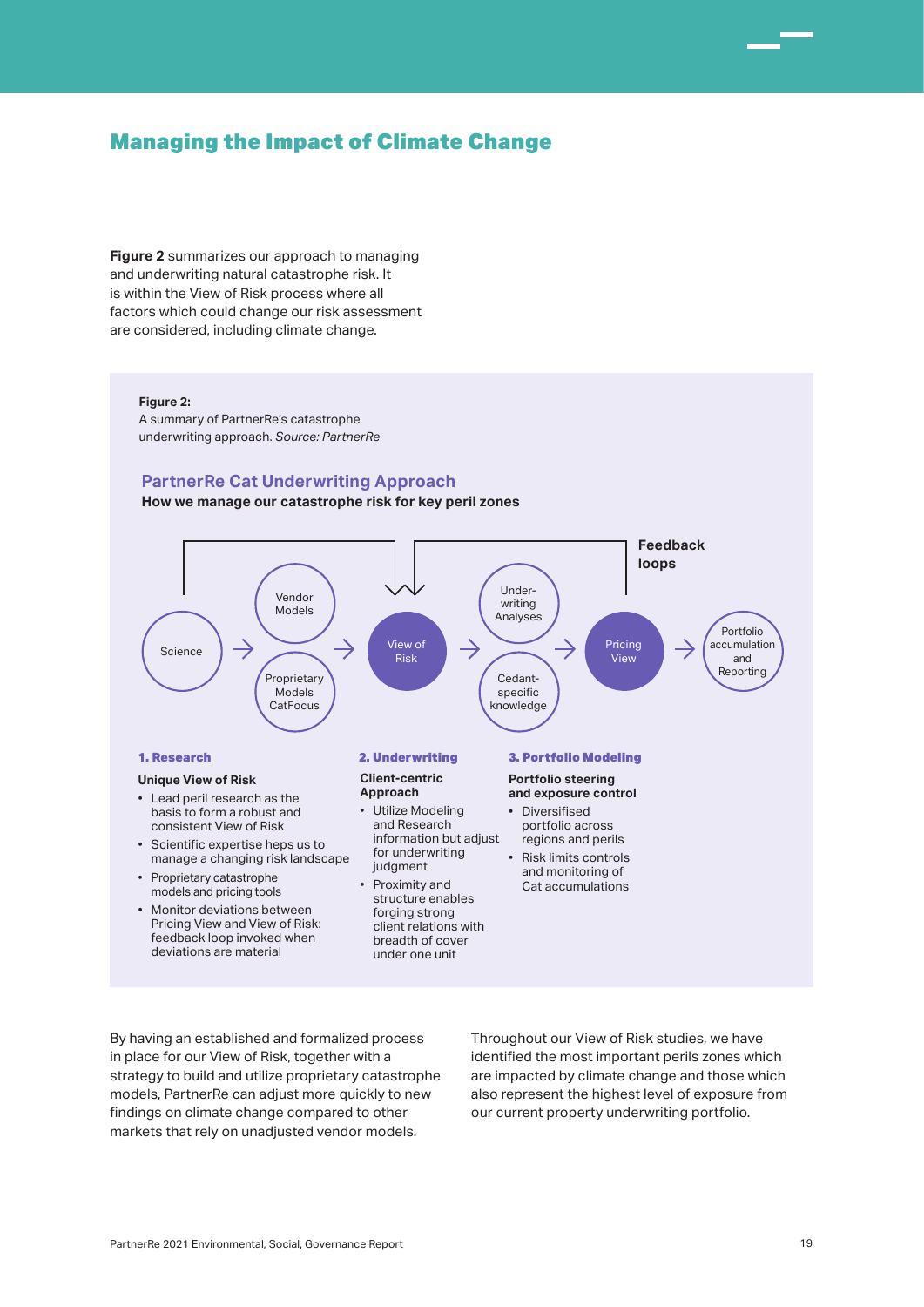**Figure 3** shows our assessment of the direction and magnitude of change in risk which is driven by climate change. Most perils zones shown in figure 3 indicate that the risk of loss will increase by different magnitudes due to climate change. Considerable uncertainty remains as to the direction and magnitude of climate change impact on European windstorm.

**Figure 3:** A summary of the expected impact of climate change on key peril zones for PartnerRe's P&C business. *Source: PartnerRe*

### **Climate change impact on weather extremes Directional hazard changes in key peril zones for PartnerRe**



Increased number of large forest fires

**Storms (e.g. in US)** Unclear but indications for more favorable conditions for severe convective storms

**North Atlantic Hurricanes of Japan Typhoons)** More rainfallinduced flooding, higher storm surge, likely increase in peak intensity of storms

Unclear impact More flash **in Europe)** of climate

change

**Europe)** floods, increased

coastal flooding with sea-level rise, but less clear impacts on riverine floods

**Droughts (various regions worldwide)** Increase in durations and severity of droughts in some regions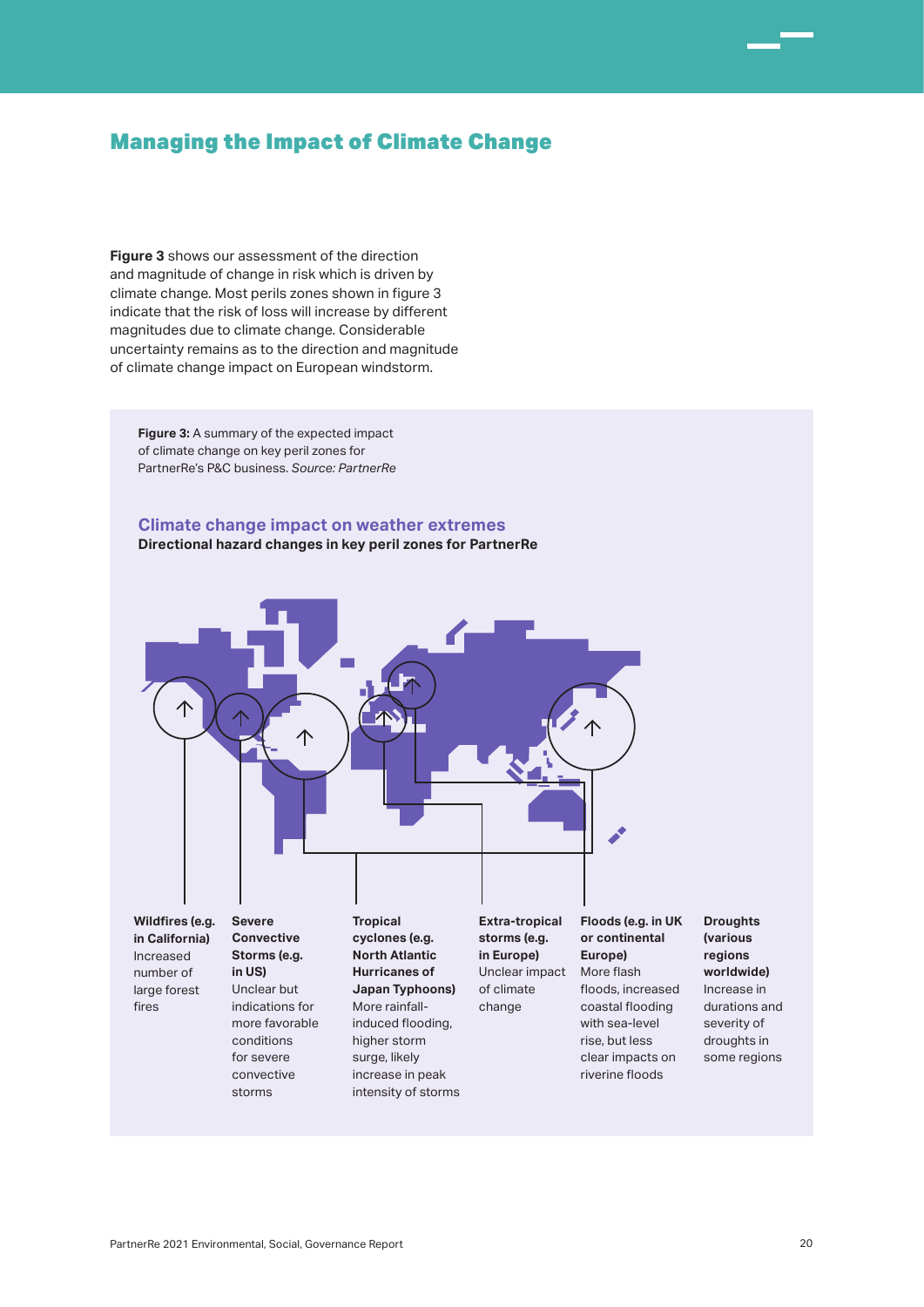An example View of Risk study where we were able to utilize our proprietary modeling capabilities to understand an evolving and rapidly changing risk also influenced by climate change, is California Wildfire, see **figure 4**. Through our collaboration with the U.S. Forestry Department, we were able

to confidently adjust our View of Risk to include the current impacts of climate change and other anthropogenic influences, instead of relying on historical records which have not experienced the same level of influence from climate change. See our 2021 California Wildfire article for more information.

**Figure 4:** California Wildfire View of Risk summary. *Source: PartnerRe*

### **California Wildfire View of Risk 2020**

**More accurately capturing current drivers of risk**



The proprietary stochastic model (red curve) is more comservative than history (black curve)

- Reflects present-day climate and vegetation conditions and explicitly captures the changes (increase in area burned) that have occurred in recnt decades
- Climate change has and will continue to influence risk-of-loss
- Models climate variability, e.g. due to varying Santa Ana/ Diablo winds, drought

CatFocus© v2.0:

Annual aggregate idustry loss exceedance probability bsaed on 2019 industry exposure. See link further details https://partnerre.com/opinions\_research/californiawildfire-risk-power-of-the-cat-model-for-robust-risk-assessment/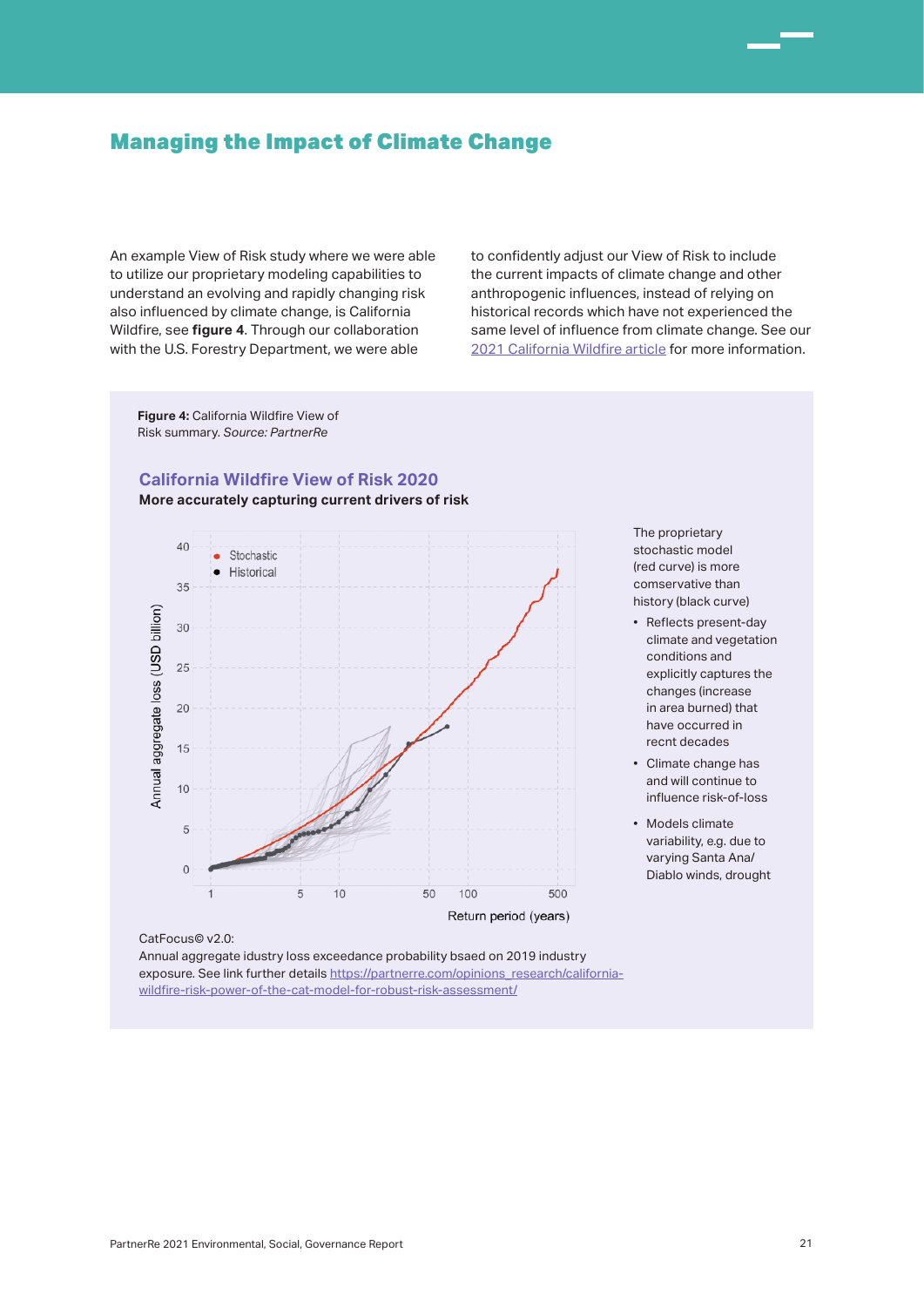Our Catastrophe Research team is continuously monitoring the latest scientific findings on climate change impacts published in peer-reviewed scientific journals and the IPCC assessment reports and applying them to the context of risk quantification and risk management.

For instance, in 2017 a comprehensive summary of climate change, the actions of our peers and the changing regulatory environment, developed the beginnings of a corporate position on Climate Change and Sustainability. This work was carried forward by the PartnerRe ESG taskforce and has since resulted in the publication of a corporate position together with meaningful progress on all elements of ESG.

PartnerRe is also active in quantifying the expected change in risk of loss to insured property risks from projected changes in weather and climate extremes using scenario analyses. Scenarios analyses allow us to use the scientific consensus of future expected changes to get a better understanding of expected changes in risk of loss in the coming 20–80 years. Having this information allows us to monitor key peril zones for changes over shorter timescales (e.g., 5–10 year periods) to ensure there is consistency between science and our View of Risk for quantifying today's risk.

Our understanding of and use of our proprietary models has facilitated this activity, since one can adjust the parameters within the model which are directly affected by climate change. In 2012, using the latest results from the IPCC at the time, we performed the first climate change scenario analysis climate change scenario analysis which, starting this year (2021), has become a routine regulatory reporting task. For example, two regulatory authorities have requested disclosures on how our legal entity catastrophe risk will change under IPCC climate change scenarios in 30–50 years' time. This sort of analysis helps us to stress test our underwriting profitability and allows us to explore its potential impact on capital requirements. Given the latest scientific scenarios, we conclude that expected changes in tropical

cyclones will have the largest impact on our risk assumptions, resulting in an annualized change of in risk-of-loss of approximately 0.2%±0.5% per year (at the PartnerRe Group level).

### Education and outreach

PartnerRe specialists are regularly sharing their expertise on climate change in educational sessions with various internal and external stakeholders. For instance, experts throughout the company are consulted and involved in directly shaping our ESG commitments through the ESG task force which reports to our CEO and Board.

Group-wide or more targeted educational/ information presentations are a regular part of our effort to engage with our employees on important ESG topics. For example, recently we completed a 5-part 'air-time' series on how we are responding to climate change in risk quantification and the latest findings from the IPCC.

Many of our clients, regulators and rating agencies are seeking our expertise and guidance on managing climate change risk. New regulation requirements are furthering the dialogue of how best to manage the changing risk while also tackling the economics of a transition to a low carbon society.

Third-party capital investors are very active in ensuring their investment in PartnerRe meets their ESG criteria, reflecting the preferences of their constituents. They are also seeking our scientific and industry expertise on how we manage the changing risk landscape to increase their confidence in us and ultimately, their investment.

Often, our experts are asked by senior management to comment on climate change by industry or media publications. Unfortunately, in some cases, there are publications which are not wholly accurate in reporting the significance of recent changes in context of the contribution from climate change and other important factors. Having invested in employing experts, PartnerRe is in a good position to help drive a scientifically based dialogue between stakeholders in the industry.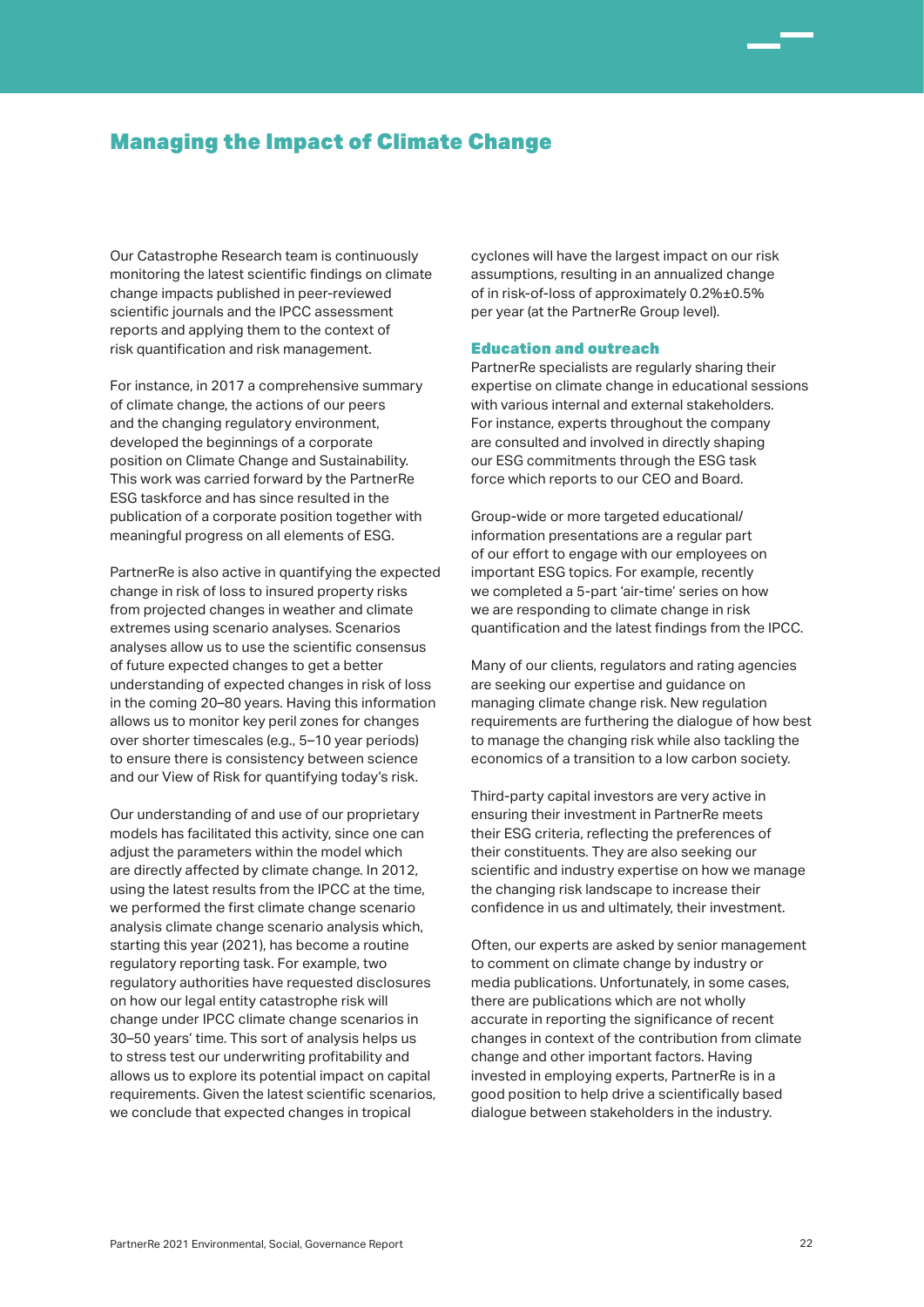### Support for regulatory requests and ORSAs

PartnerRe has been well prepared for the increase in regulatory over-sight of our company's exposure to climate change from an underwriting perspective. Within the last two years, we have responded to an increasing number and complexity of regulator requests, ranging from questionnaires on our risk management approach for our ESG commitments, to including more detailed climate change and economic change scenarios. As the complexity and regularity of requests has increased, so has the need for involvement of a wider range of experts throughout the company. For instance, our Catastrophe Research, Catastrophe Portfolio Analytics and Risk, and Actuarial teams have jointly developed methods and tools to report on climate change scenario analyses. We have adopted a multi-tier method to balance computational/ catastrophe modeling complexity, business relevance and scientific confidence of expected changes in weather and climate extremes.

### Exchange with the industry

An important aspect of quantifying the risk from climate change is how to best model the expected changes in the risk of loss to our business portfolios. The most promising methods are ones that combine traditional catastrophe modeling models and tools with the output of global and regional climate model projections used by the scientific community. PartnerRe is active at scientific and industry conferences and in dedicated client, vendor and broker discussions to further advance this field. We utilize our own tools and models to present our findings to others to ensure that all models are used within their capabilities to help drive appropriate business decisions.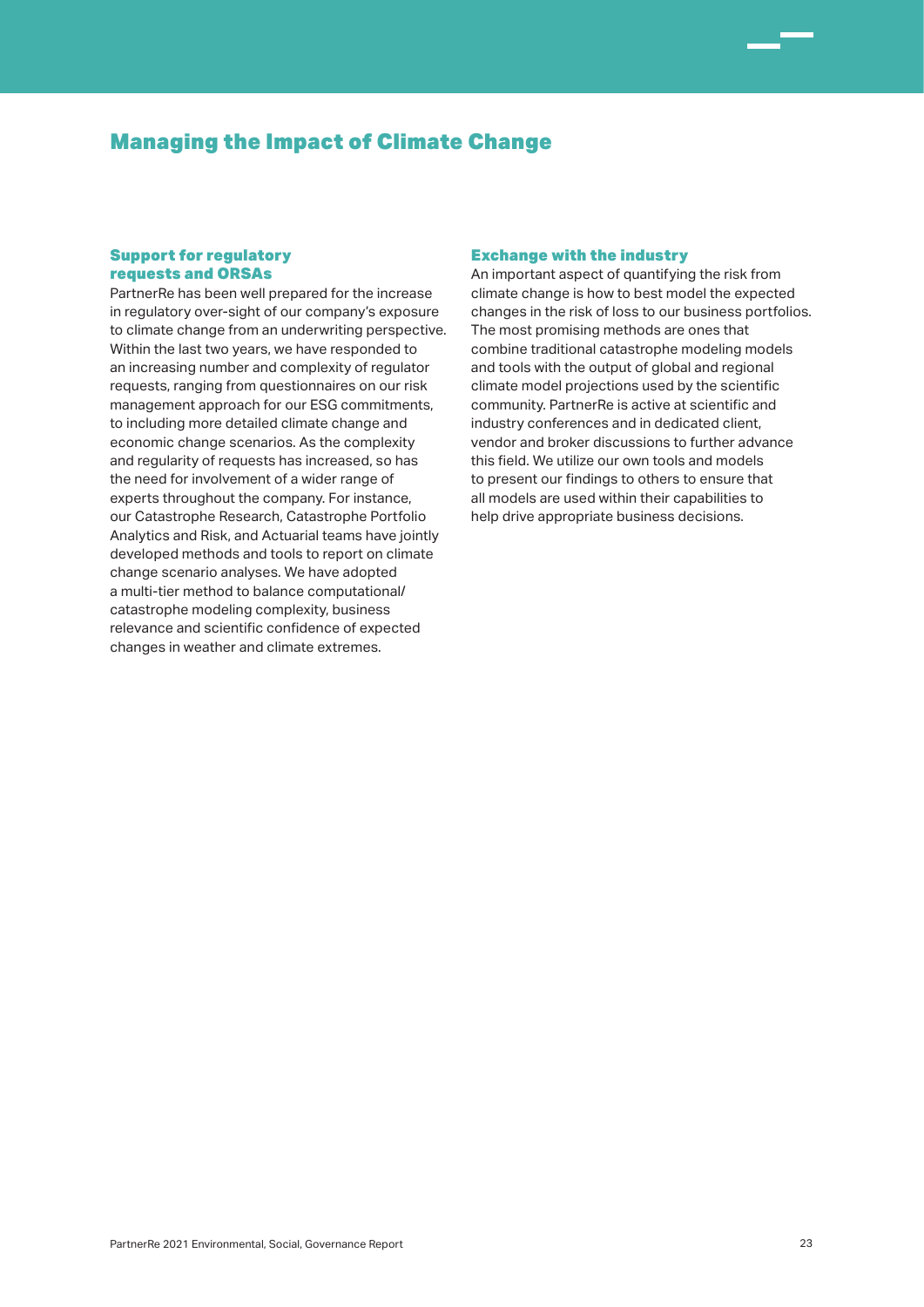### Overview of Corporate Governance

**Corporate Governance establishes the relationships between a company's Board, its management, its shareholder, and other stakeholders and provides the structure through which a company is directed, managed, and controlled. Regulatory authorities, clients, capital providers, employees, and other stakeholders of PartnerRe view the adoption of a sound corporate governance framework as an essential element of a prudently managed business. The PartnerRe Ltd. Board of Directors (the "PartnerRe Board" or "Board") and each board of the subsidiary entities within PartnerRe retains primary responsibility for corporate governance.** 

### Corporate Governance Framework

Good corporate governance is essential to effective and prudent management of risks and to ensure value preservation through ethics and integrity and safeguard a sustainable future for our stakeholders. The PartnerRe Board currently consists of six directors, four of whom are independent.

The role of the Chief Executive Officer ("CEO") is separate from that of the Chairman of the Board. The role of Chairman is currently filled by a non-executive independent director. The Chairman provides leadership to the Board, presides at the Board meetings which are scheduled at least twice a year plus informational meetings held at least twice a year and calls additional meetings of the directors as deemed appropriate. The Chairman suggests Board committee appointments, leads the performance evaluation of the CEO, and determines, with the input from the CEO and the Board, the agenda for Board meetings. With input from the CEO, the Chairman determines the nature and extent of information that should be provided to the Board in advance of Board meetings, acts as a liaison between the shareholders and the Board where appropriate and performs such other functions as the Board may direct. The Chairman also presides at all executive sessions of the Board which are held typically after each Board meeting occurs.

PartnerRe maintains a hiring and vetting process in order to confirm fitness and propriety for relevant roles in line with the Bermuda Monetary Authority (BMA's) prudential regime for regulated entities, which includes consideration as to whether the person has relevant experience. skills and knowledge to fulfil the particular duties and responsibilities of the position. The majority common Shareholder together with the Chairman of the Board oversees the process of assessing the fitness and propriety of all members of the

Board. Board members are selected based on their extensive experience and knowledge of reinsurance, investments and, in general, financial services businesses. PartnerRe's standard recruitment, promotion and on-going performance management processes align with seeking to ensure senior executives are fit and proper.

The Board has established three Board Committees: The Audit Committee, the Investment Committee and the Underwriting and Risk Committee. The parameters for each Board Committee are documented in the Board adopted Committee Charters. Charters are reviewed and updated annually, and capture ESG considerations. Each Committee is responsible for contributing toward the PartnerRe ESG mission.

The Audit Committee is comprised of two or more members, all of whom must be members of the Board. Members of the Audit Committee are independent in accordance with the definition of the applicable New York Stock Exchange and Securities and Exchange Commission Rules. At least one member of the Audit Committee is designated as the "audit committee financial expert" as set out in Section 407 of the Sarbanes-Oxley Act. The Audit Committee meets at least two times per year, or more often as deemed necessary, including holding separate executive sessions with each of management, internal auditors, and the external auditors. Pursuant to its charter, the Audit Committee's primary responsibilities are to assist Board oversight of, (i) the integrity of PartnerRe's financial statements; (ii) PartnerRe's compliance with legal and regulatory requirements; (iii) the Company's system of internal controls; (iv) the qualifications and independence of the external auditors; and (v) the performance of the Company's internal and external audit functions.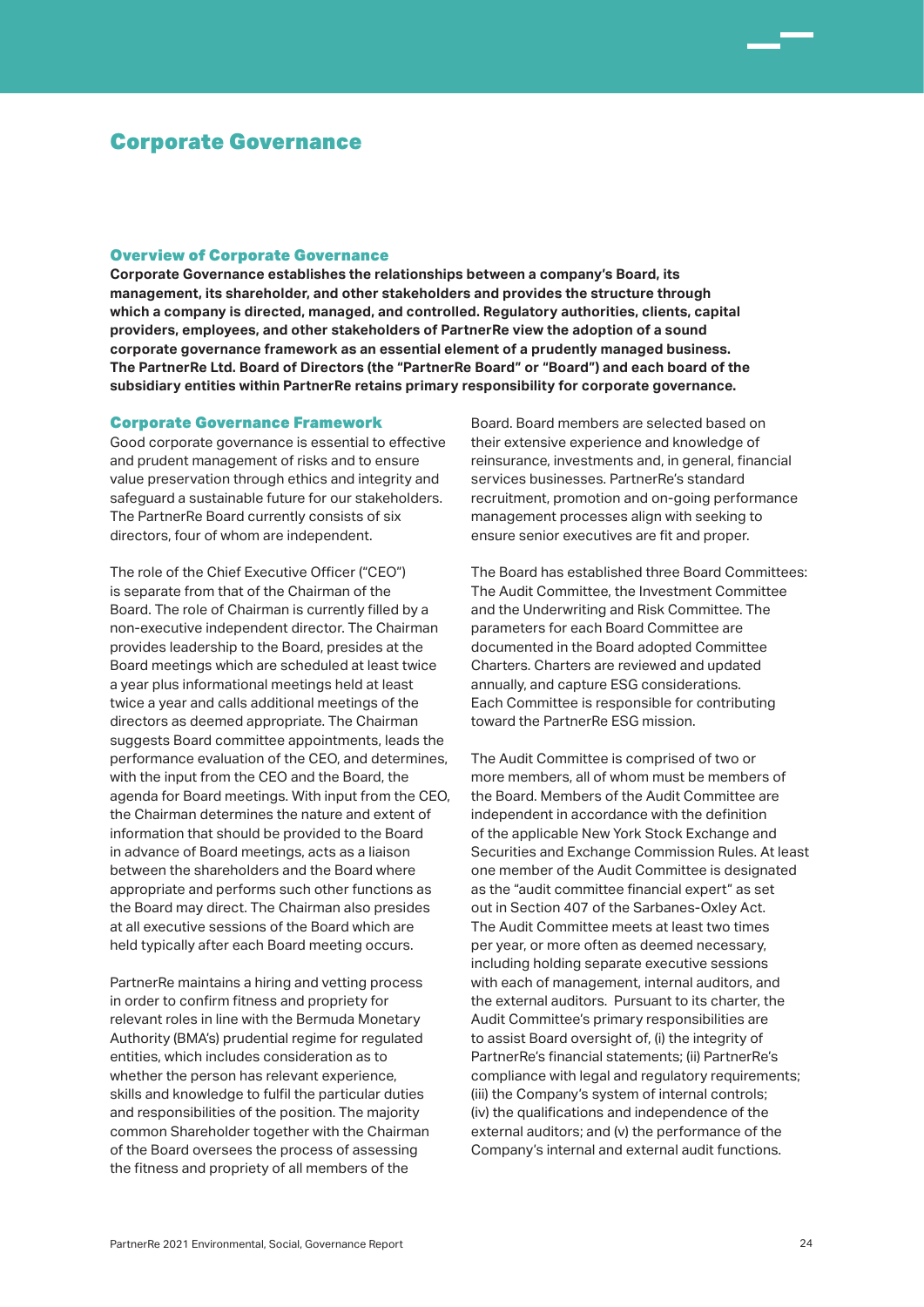The Investment Committee consists of at least three members of the Board, two of which must be independent. The Board will designate the chairperson of the Investment Committee; that person must be an independent Director of the Board. The purpose of the Investment Committee is to (i) consider and advise the Board on certain investment matters that the Board and the Investment Committee each believe are more appropriately considered by the Investment Committee rather than the Board and (ii) discuss appropriate practices for the Company, including the Company's policies, guidelines, performance, risk management and processes relating to the investment operations undertaken by the Company.

The Underwriting and Risk Committee ("URC") is comprised of two or more members, all of whom must be members of the Board. The URC shall meet as necessary, but at least two times each year, to enable it to fulfil its responsibilities. Any member of the URC may also call a special meeting of the Committee. The purpose of the URC is to review the Company's (i) policies, guidelines and processes relating to the underwriting of reinsurance risks and assumption of investment risks and (ii) Enterprise Risk Management Framework. The URC meets regularly with management.

The Enterprise Risk Committee ("ERC") is a sub-committee of the Executive Leadership Team ("ELT"). The ERC is comprised of ELT members such as the Chief Executive Officer, Chief Financial Officer, Chief Underwriting Officer, Chief Operations Officer, Chief Corporate and People Operations Officer, Chief Investment Officer, Chief Legal Counsel, and senior management members such as the Head of Capital & Risk. The Chief Audit Officer and Chief Financial and Operations Officer Life & Health attend the committee as observers. The ERC is responsible for recommending PartnerRe's risk appetite to the URC and the PartnerRe Board, for setting return expectations, and providing oversight through the quarterly monitoring of the Risk Tolerance, periodic review of internal capital modelling techniques including stress and scenario testing, capital allocation as well as internal audit plans and results.

The directors' self-evaluation process can improve Board alignment around key issues, reveal gaps in composition, provide fresh perspectives on the Board and management's functioning and strengthen the effectiveness of the Board's procedures and practices. Recognizing the value in these corporate governance practices, directors of the PartnerRe Board perform a self-evaluation on an annual basis. The output from each director evaluation questionnaire is summarised into an evaluation report, which is circulated to the Board.

PartnerRe's corporate governance framework, as identified and championed by the PartnerRe Board, is documented within applicable policies, procedures, and guidelines. These documents, which are regularly reviewed for completeness and accuracy, are communicated to all PartnerRe employees, and form the foundation of the expectation with regard to high governance standards.

### **Subsidiary Corporate Governance Principles**

PartnerRe's Subsidiary Corporate Governance Principles (the "Principles") establish the framework for corporate governance of subsidiaries within the PartnerRe Group. The purpose of the Principles is to ensure a consistent approach to corporate governance within the PartnerRe Group. The Principles establish how each PartnerRe Group subsidiary is directed and controlled and outline the guidelines and procedures for making decisions on corporate affairs.

The Principles document PartnerRe's expectation regarding corporate governance principles for its subsidiaries, including Board composition, approval of director and officer appointments, appointments of independent non-executive directors, the role of the Board and its committees. The Principles are reviewed on an annual basis and approved by the ERC / Group CEO.

The Principles reflect a culture of sound corporate governance practices, which can be cascaded consistently and effectively to PartnerRe's subsidiaries, and provides a governance framework that is harmonious throughout the organization.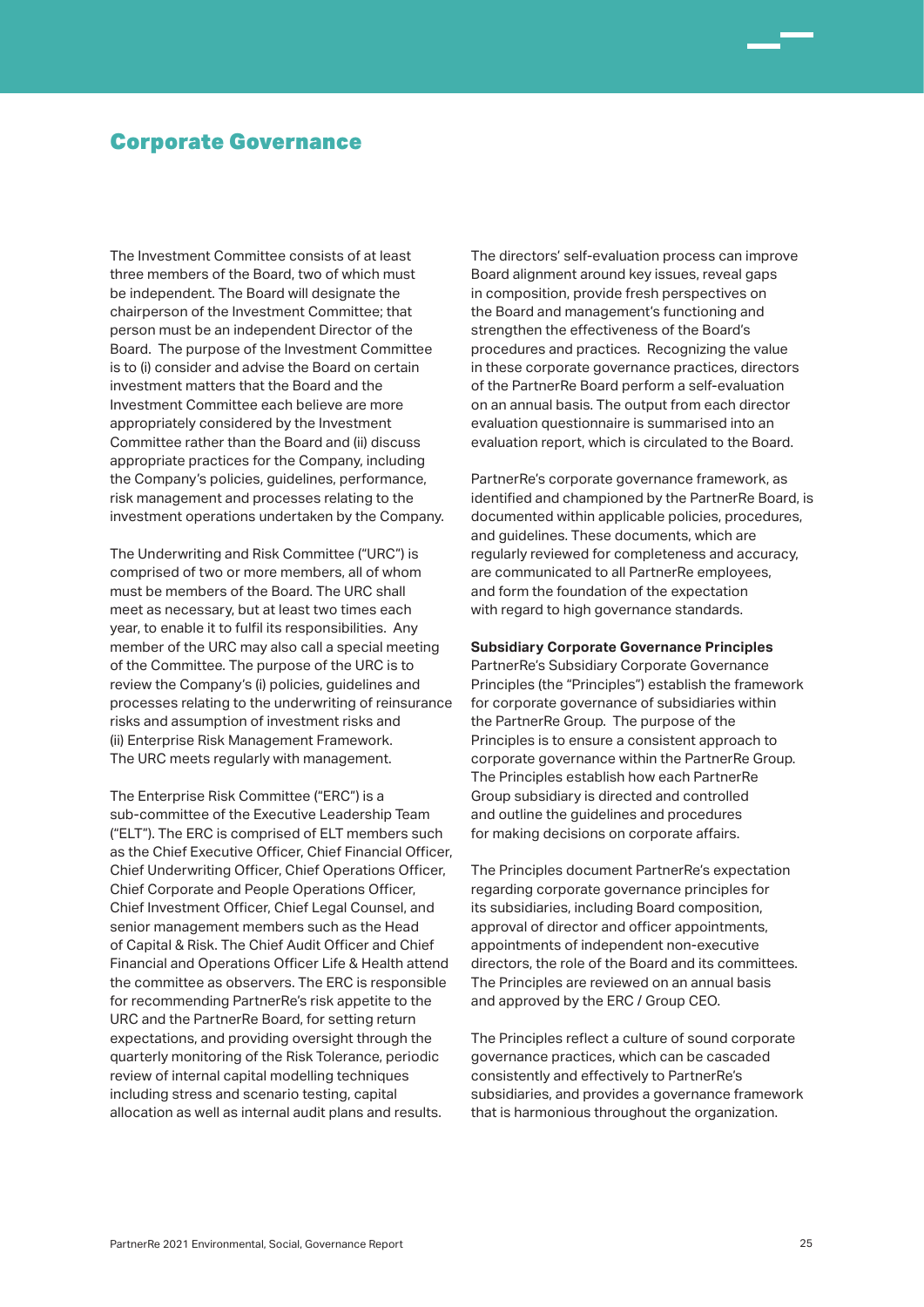#### **Code of Business Conduct and Ethics**

The Code of Business Conduct and Ethics (the "Code") sets out the high standards of behavior and strong ethical foundation on which PartnerRe is built, underpinned by the company values of Integrity; Performance; Collaboration; Straightforward Communication; and Respect and Care.

The Code applies to all directors, officers and employees and any third party connected to the PartnerRe Group who is notified that the Code applies to them. and is adopted by the Audit Committee of PartnerRe Ltd. It is revisited each year to ensure that our business practices comply with our standards, the evolving legal requirements and for each of us to commit to transform our words into meaningful actions that shape our culture and reputation. Employees are required to accept the Code and the underlying policies and guidelines that provide more specific instructions on the application of the values and practices championed by the Code annually.

PartnerRe has common values that apply to the entire organization and drive our business activities and behavior. PartnerRe believes these values – Integrity, Performance, Collaboration, Straightforward Communication, and Respect and Care – capture the most valuable attributes of its culture today and acknowledge areas that the Company needs to emphasize going forward, to achieve its short and long-term goals.

The Code is designed to provide a high-level overview of these core values in practice. It is supplemented by the following additional policies, guidelines and procedures that fully explain the application of these values and underpin the Code.

### **Whistleblowing Procedure**

PartnerRe requires all employees to comply with all applicable state, federal, local, or national laws, rules, regulations applicable to PartnerRe ("Regulations"), and PartnerRe policies, and to report any actual or potential violation in a prompt manner. The Whistleblowing procedure describes the process that governs how employees may openly, confidentially, or anonymously report an

actual or potential violation without fear of retaliation. PartnerRe has an established Whistleblowing Hotline, which supports the early detection of fraud by providing a platform for employees who might not feel comfortable disclosing their identity. The hotline reporting procedure is prominently displayed on the home page of Relink, PartnerRe's intranet. Reports made through the hotline are delivered to the Chairman of the Audit Committee for review and investigation.

### **Policy Statement on Conflicts of Interest**

PartnerRe is committed to an environment free from conflicts of interest. All decisions regarding the Company's interests must be based solely on what is best for the Company and must not be improperly influenced by personal interests. The Policy Statement on Conflict of Interests provides employees with guidance regarding events or situations where a conflict of interest may exist and includes questions to help employees identify if they should complete and submit a Conflict-of-Interest Questionnaire.

### **Anti-Bribery Guidelines**

PartnerRe is committed to fighting corruption. PartnerRe and its employees must not accept or offer bribes and shall not accept or offer, directly or indirectly, during the course of their duties, any benefit (including money, gifts, or services) from or to public officials, politicians, political parties, or any other person or organization with a view to inducing them to do or not do something within the scope of, or facilitated by, their job or position. Full details of prohibitions, permitted payments, and procedures to be followed are outlined in the Anti-Bribery Guidelines.

#### **Trading Guidelines**

Securities laws prohibit persons, who are aware of Material Non-Public Information, from (i) Transacting in Securities; or (ii) providing Material Non-Public Information to other persons who may transact on the basis of that information. The Trading Guidelines outline (i) general principles for PartnerRe employees in possession of Material Non-Public Information and (ii) a process for PartnerRe employees to follow to trade certain specified securities.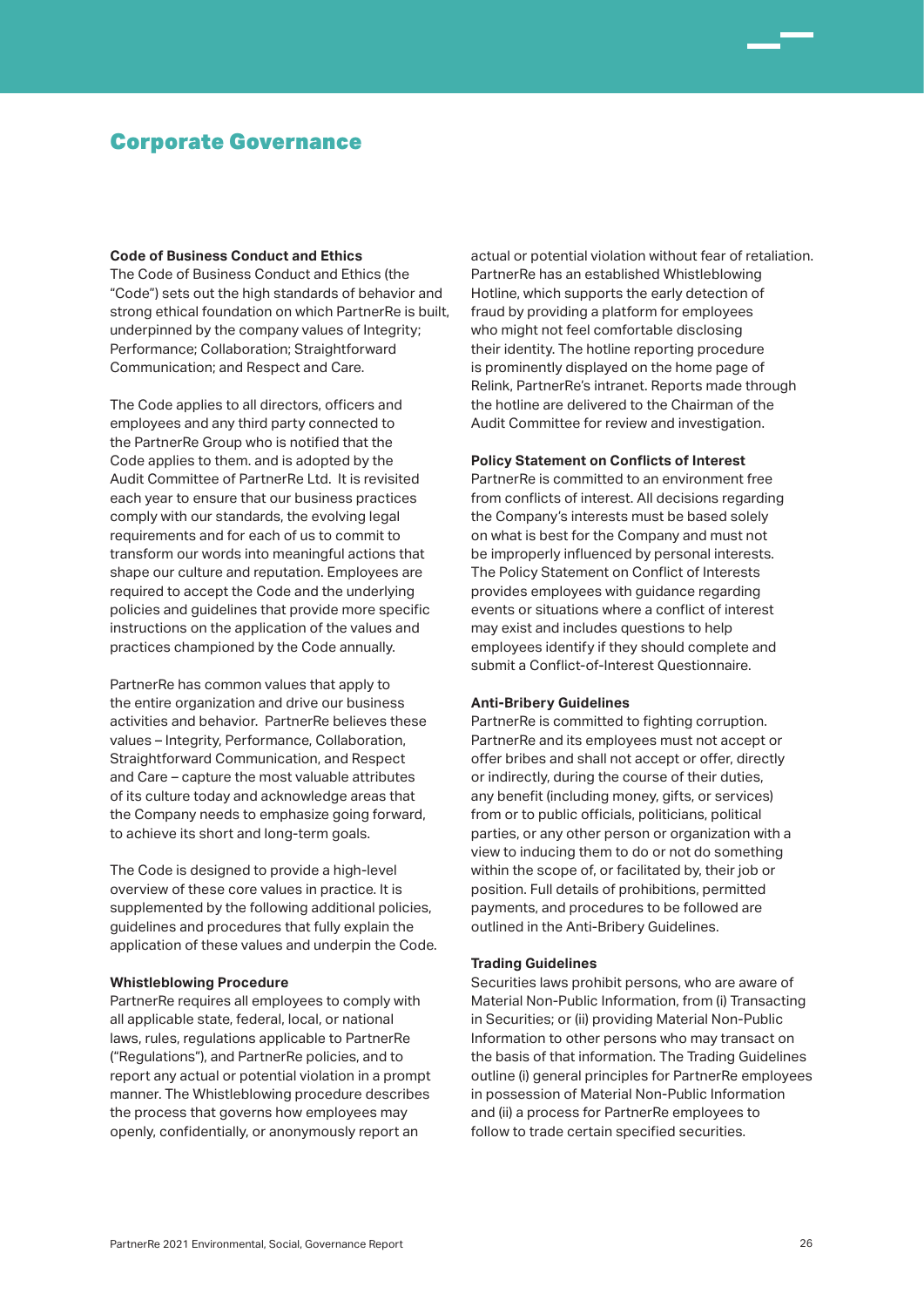#### **Sanctions and Anti-Money Laundering Guidelines**

PartnerRe is committed to supporting the fight against financial crime, to implementing any legal restrictions against doing business with certain designated countries, people, and organizations, imposed by jurisdictions in which it operates, and by taking all reasonable measures to detect and prevent money laundering and related activities. PartnerRe requires employees to adhere to the specific instructions in connection with Sanctions and Anti-Money Laundering laws, as set forth in the Sanctions and Anti-Money Laundering Guidelines.

#### **Anti-Trust Guidelines**

PartnerRe is committed to preserving free competition according to all anti-trust and competition laws and Regulations applicable to the jurisdictions in which we conduct business. PartnerRe expects its employees to compete independently, in an ethical manner and endeavor to deal fairly with its clients, suppliers, service providers, competitors and other employees. The Anti-Trust Guidelines are designed to ensure PartnerRe's compliance with applicable laws and standards and ensure that PartnerRe operates in a manner that fosters fair and healthy competition and mitigates regulatory and legal risks and liabilities.

### **Anti-Fraud Guidelines**

PartnerRe has no tolerance for fraudulent activities involving any employee, director, shareholder, or outside party with a business association with PartnerRe. PartnerRe will ensure that all cases of actual or suspected fraud, including attempted fraud, are vigorously and promptly investigated, reported to the appropriate authority where necessary and that appropriate remedial action is taken, including recovery of losses. PartnerRe's general principles with regards to fraud, including its expectation of management and employees with regards to fraud avoidance, and reporting and escalation of actual or suspected fraud, are included in the Anti-Fraud Guidelines.

### **Information Technology Guidelines**

PartnerRe expects its employees to behave in a responsible manner so as to safeguard and make proper and efficient use of PartnerRe's assets (both tangible and intangible) and systems. The Information Technology Guidelines give direction to employees on the use of information technology in an economic, secure, safe, and legal manner while executing their business, and to help mitigate related security risks.

### **Electronic Communications Guidelines**

PartnerRe expects that all information conveyed by any type of electronic communications (as defined in the Electronic Communications Guidelines) must be conducted lawfully, in an appropriate manner and, consequently, must be clear, concise, and unambiguous and at all times respectful of other individuals. Electronic communications must comply with applicable laws, in particular copyright laws and other third-party rights, in addition to all other relevant PartnerRe policies and guidelines. PartnerRe expects employees to abide by the general principles set out in the Electronic Communication Guidelines.

### **Data Privacy Guidelines**

PartnerRe is committed to holding personal data in strict compliance with applicable Regulations. PartnerRe expects that employees shall, at all times, (throughout the lifecycle of the Personal Data Processing) comply with the principles set out in the Data Privacy Guidelines to ensure that personal data is processed lawfully, fairly and in a transparent manner in relation to the Data Subject.

### **Information Security Guidelines**

PartnerRe takes the protection of information seriously and has adopted principles in order to ensure (i) preservation of the security of information by protecting it against unauthorized access, corruption, alteration or loss during input, processing, transmission, and storage; and (ii) business continuity, reliability of processes and transactions and the quality of information.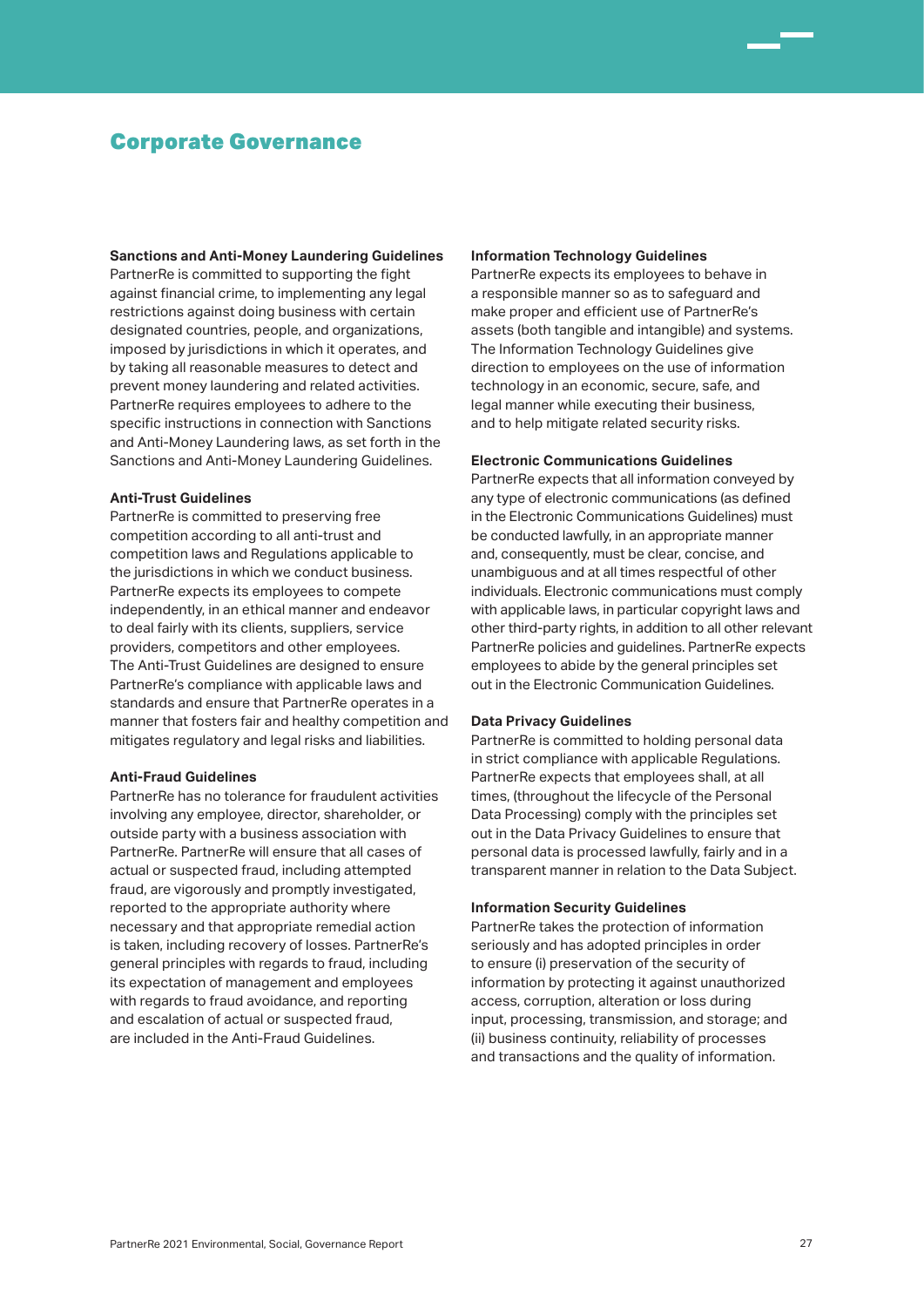PartnerRe considers protecting information to be the responsibility of all employees, and employees are expected to apply the principles and escalation framework set out in the Information Security Guidelines.

### **External Communications**

PartnerRe is committed to ensuring that all information communicated externally is accurate, consistent, and timely and that external communication is conducted in an appropriate and coordinated manner. PartnerRe expects employees to maintain the confidentiality of all information entrusted to them and to abide by the External Communication Guidelines. PartnerRe employees are prohibited from making external comments that contain Material Non-Public Information about the PartnerRe Group or its owner.

In addition to the policies, guidelines and procedures referenced in the Code, additional policies and guidelines are in place, which document PartnerRe's expectations with regards to other risks. Additional governance guidelines worth noting within an ESG context include:

### **Modern Slavery Act Transparency Statement**

The PartnerRe Modern Slavery Act Transparency Statement (the "Statement") is prepared by applicable PartnerRe legal entities (Partner Reinsurance Europe SE ("PRESE") and PartnerRe Ireland Insurance dac ("PRIIdac") on an annual basis, pursuant to section 54(1) of the U.K. Modern Slavery Act 2015. The Statement documents PartnerRe's commitment to the highest level of ethical conduct in all its business activities and confirms that the Board and Management of PRESE and PRIIdac do not knowingly support or do business with any suppliers who are involved in Modern Slavery or Human Trafficking. The Statement is signed by a director of each entity, on behalf of the Board of PRESE and PRIIdac and is available on PartnerRe's website.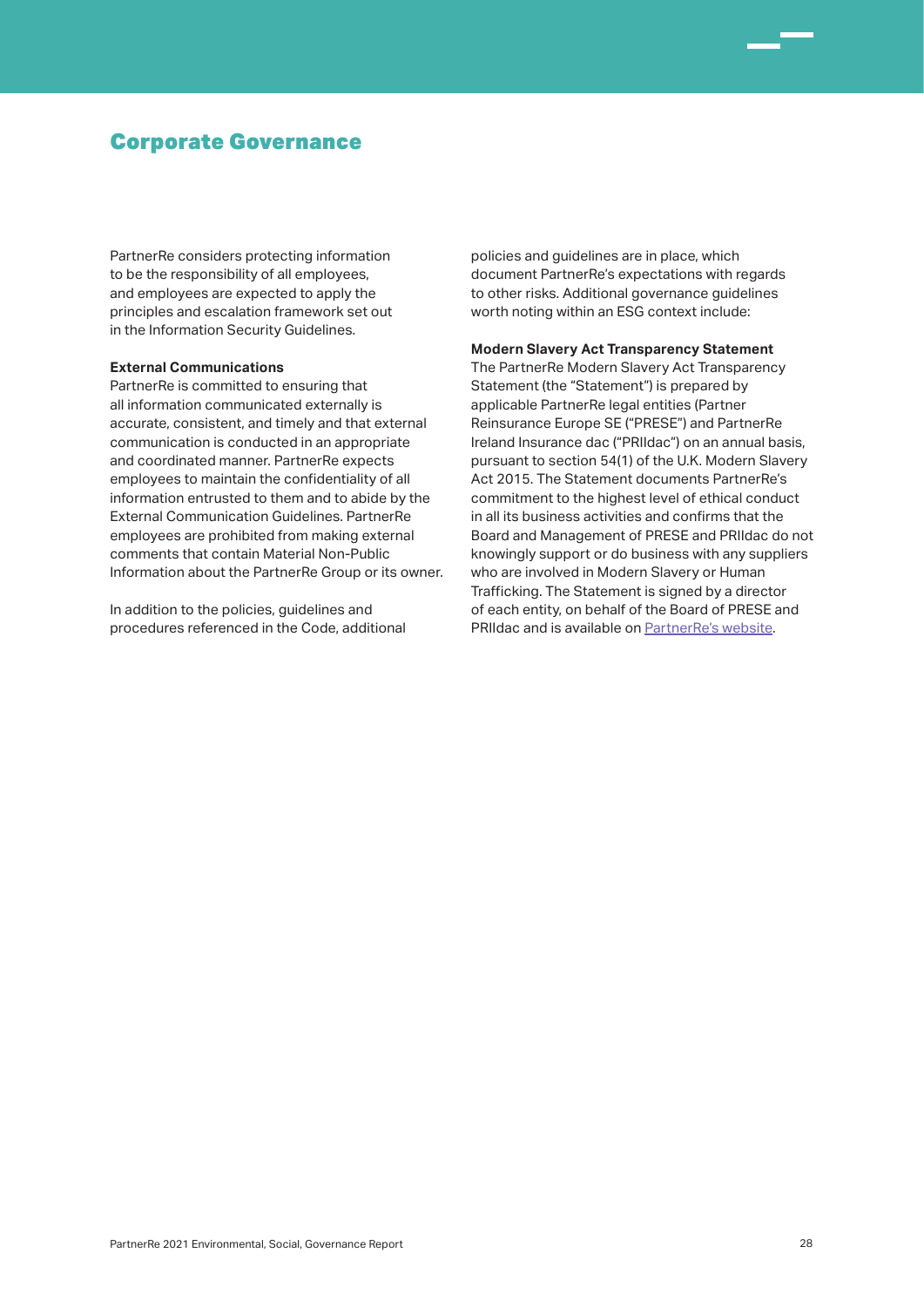## Cyber Risk

**A strategy and comprehensive measures – controlled and audited – are in place to protect PartnerRe systems and data, and the data our customers entrusted us with. Nevertheless, we must recognize that a breach is inevitable. Cybercrime is a lucrative and booming business. Actors professionalized over the last years and created a crime-as-a-service economy: some specialized in designing phishing mails, some in providing malware, others in managing ransoms.** 

To cope with this situation, we are progressing on all fronts.

**Protect:** Hackers may penetrate our network and if they do, we need to make their life harder and limit their lateral movements. To achieve that, we are replacing the traditional perimeter which protected the data centers with micro-perimeters. Now, if an application is breached, attackers can't easily access others. The IT environment is segmented, following a "Zero Trust" model.

**Detect:** Once hackers are in, we shall detect them. Most powerful attacks, called "persistent", stay hidden for months before doing harm. Based on behavior modeling and machine learning, our solution establishes a baseline behavior for all devices (e.g., laptops, printers, and servers) and alerts for any anomaly or deviation. Files usage is also monitored, and alarms ring when activity goes beyond some thresholds, which would occur if someone exfiltrates documents.

**Response:** When an attack occurs, we are ready to respond. We are conducting regular cyber event simulation tabletop exercises, based on realistic scenarios reflecting PartnerRe's threat profile. The Crisis Management Team can rely on a cyber playbook that provides a cross-functional strategy and action plan for managing a cyberattack in a coordinated and structured way.



**Recover:** If data is lost or corrupted, we can recover. Yearly disaster recovery tests are consistently successful. Data backups are performed several times a day, but will we be able to restore the data when we need it? Several restore checks are carried out each month to ensure it will.

Finally, the workforce awareness is regularly strengthened thanks to training and phishing simulations that allow us to reduce the likelihood of employees clicking on a link or opening a suspicious attachment, but also to increase the frequency of employees reporting anything suspicious to IT.

### Data Privacy Training

In the reinsurance industry, data is required to acquire and administer business. We take our responsibility regarding data privacy very seriously as collecting and analyzing data is a cornerstone of our business and key to honoring the trust our clients put in us. To ensure that we all have the knowledge and skills required to best protect data, we require that all of our employees participate in on-going data privacy training. In addition, employees have on-demand access to data privacy experts who can provide guidance on specific data privacy situations.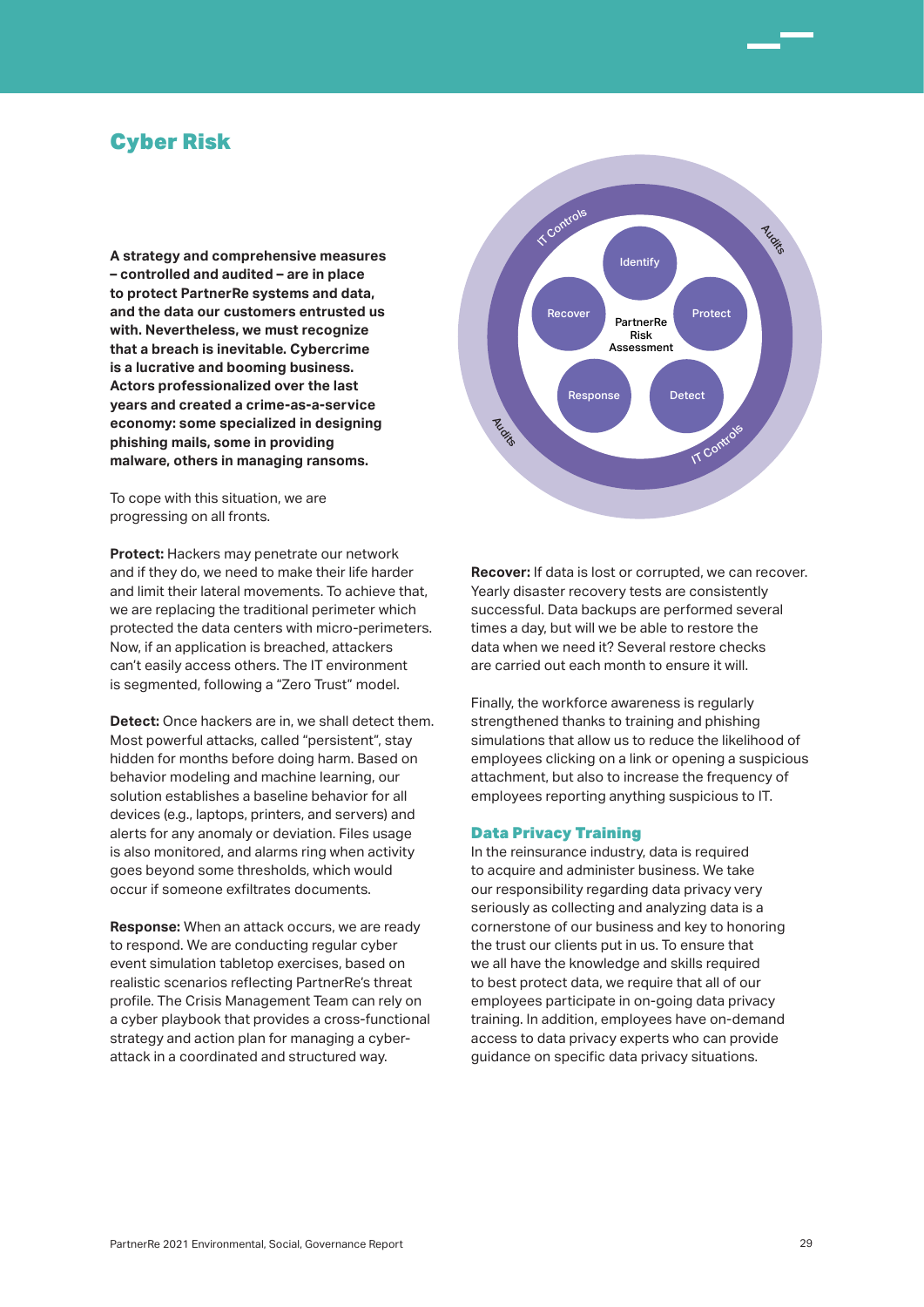## Environmental Impact of our Operations

### Our Carbon Footprint

**As a company invested in the future, the environmental aspect of ESG is important to us. We are committed to reducing our carbon footprint and our ESG partners, Native Energy and the Swiss Climate Foundation, help us in our efforts. We look to Native Energy to offset carbon emissions related to some of our business operations, while Swiss Climate Foundation helps us to support small and medium enterprises on the forefront of energy efficiency and climate protection. We are also entering into a partnership to offset our carbon footprint for airline and train travel.**

We take our responsibility to utilize resources seriously. For example, we are a net neutral user of energy in our Zurich office. The carbon footprint is taken into consideration for all new office locations.

In addition, each of our office locations is working towards increasing their positive environmental practices. On a companywide level, as computers and associated equipment are replaced, the originals are then donated to an organization that repurposes and/or recycles them. Corporate cell phones are donated to employees as new models are introduced.

#### Celebrating Earth Day

We offset our 2020 operational emissions through our support of the Haiti Clean Water Project, which provides clean drinking water to those in need. Our ESG partner, Native Energy, is the Public Benefit Corporation responsible for developing this project and they have shared the following: "PartnerRe offsets the emission associated with their 2020 operations by supporting the Haiti Clean Water Project, bringing immediate relief as well as long-term support to the people of Haiti."

PartnerRe is committed on an ongoing basis to offsetting our operational carbon footprint. The project is reevaluated annually to ensure that we are donating to those communities in most immediate need.

In 2021, PartnerRe employees took part in a Carbon Cutting Challenge in a collective effort to reduce our carbon footprint. The App-led challenge highlighted how making a few small lifestyle changes could benefit the environment. We pulled together as a community across all our offices worldwide, making an impact and showing we can make a difference, together.

Worldwide results (covering 2 weeks):

- $\cdot$  28,660 lbs. (13,000 kg) of CO<sub>2</sub> emissions eliminated
- 30,380 gal (115,000 L) of water saved
- 1,565 lbs. (710 kg) of waste diverted

To conclude the challenge, we donated to Saving the Amazon, an NGO fighting the climate crisis by planting trees with local indigenous communities. Our contribution will go towards the planting of 580 tress, adding to the 115,000+ that the NGO has already planted in the region.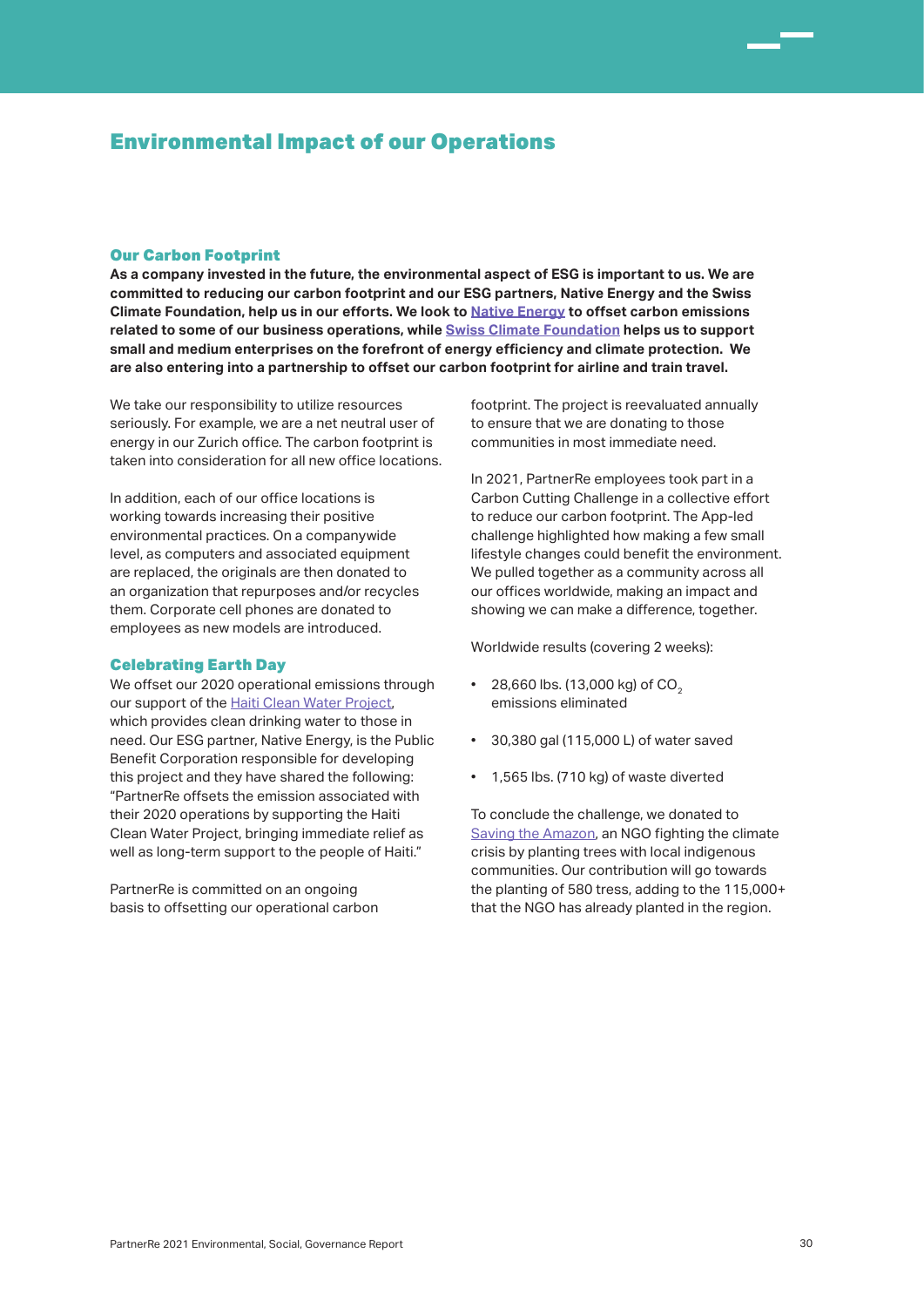# Overview of What to Expect from PartnerRe

### Values

Our values underpin who we are and how we go about reaching our goals. They describe the behaviors that shape the Company we want to be and guide us on how to interact with each other and our stakeholders. Integrity, performance, collaboration, straightforward communication, and respect and care are the heart of our culture, offering each of us guidance on the behaviors needed to achieve our short- and long-term ambitions and differentiate us from our competitors.

#### Dignity and respect at work

PartnerRe is committed to providing a work environment in which all individuals are treated with dignity and respect. We respect employment laws in the countries where we operate and are committed to providing you with a work environment that is free from harassment, bullying and retaliation (victimization), while providing equal employment opportunities for all employees, applicants and consultants.

#### Diversity and Inclusion

We know that companies with an inclusive culture and a higher degree of diversity across all levels are better at making effective business decisions. They are also better for employees because they create the right environment for everyone to succeed, learn and grow. For PartnerRe, that means consciously hiring and advancing people from all backgrounds, with a diverse range of identities, and at every level of the organization. To succeed, we need to have the systems in place and a culture of inclusion where every employee feels welcomed and respected to perform at their best. We know that our success depends on this. but we also know that we are not there yet. We

are determined to build on our momentum in increasing diversity and inclusion at PartnerRe through the following commitments:

- 1. We will work towards **increased representation of all employee groups in executive and senior management** roles and people management roles.
- 2. We will make sure all employees, regardless of ethnicity, background, religion, sexual orientation, nationality and gender, have an **equal opportunity to grow and progress** at PartnerRe.
- 3. We will **promote a culture of inclusivity** where employees can share their thoughts openly and have the conversations that are needed to make PartnerRe a place where employees can be themselves and where all ideas and experiences are encouraged and welcomed. Employees are expected to invest time in acquiring and developing knowledge either through corporate-led initiatives or self-paced training every year.
- 4. We will **hold ourselves accountable** by developing clear objectives and measuring our progress.

### Local Diversity and Inclusion initiatives

In the United States, the D & I Committee has facilitated two panel discussions on racism in America, as well as monthly emails listing resources focused on diversity inclusion. Topics included Diwali, Jewish American Heritage, Asian American/Pacific Islander Heritage, Hispanic/LatinX Heritage, Native American Heritage and Italian American Heritage.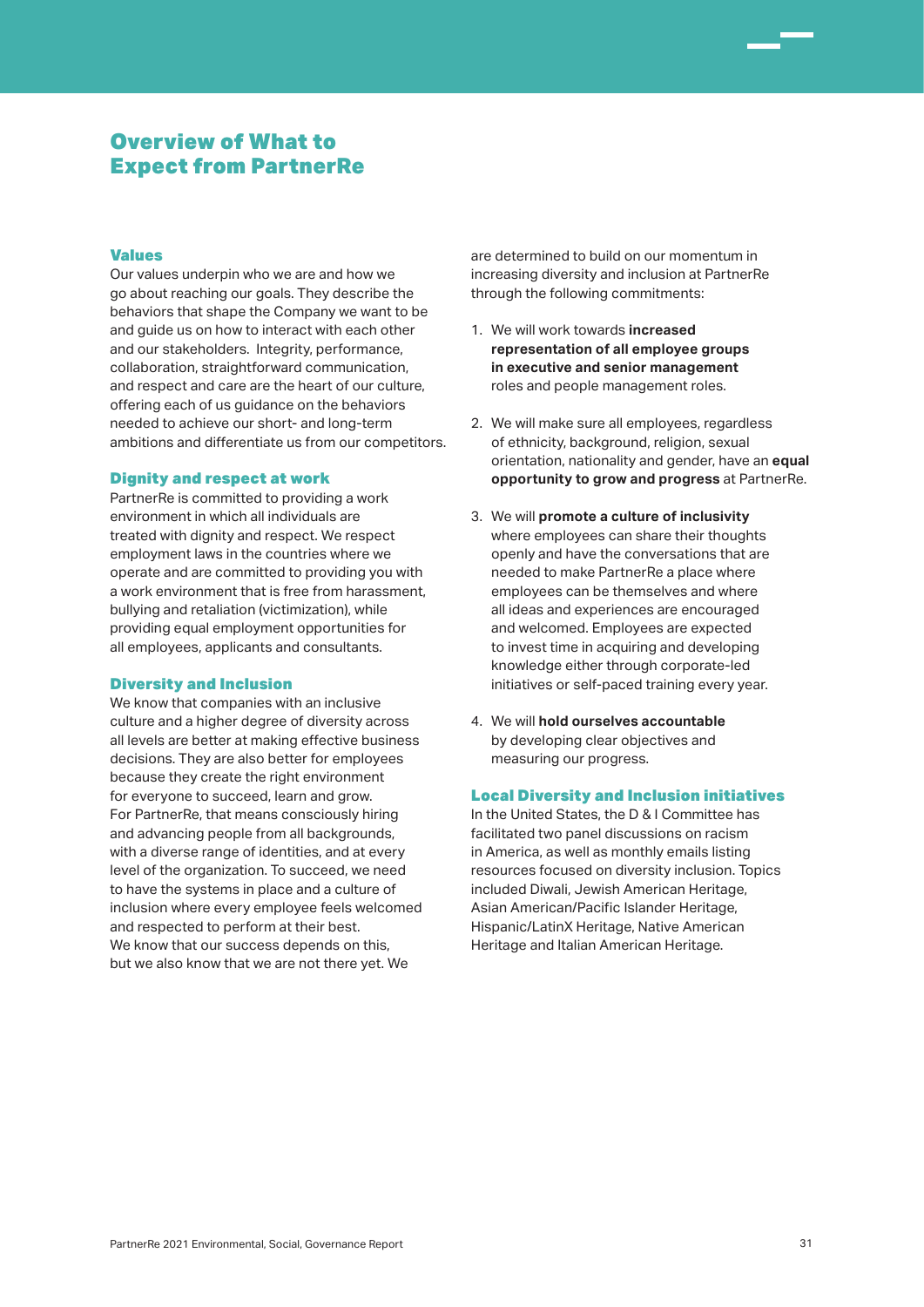# Overview of What to Expect from PartnerRe

In France, PartnerRe annually calculates its score on the Gender Equality Index which has been implemented by the French government to reduce the pay gap between men and women. This index score is based on the following indicators:

- Gap in pay between women and men
- Gap in distribution of pay raises between women and men
- Percentage of women given pay raises upon their return from maternity leave
- Number of women and men among the 10 highest paid employees
- For 2020, the score of PartnerRe's French branch is 94/100.

### Supporting our employees

#### **Learning and development**

Learning and development is at the heart of our employees' learning experience and our learning & development strategy is driven by our objective to support PartnerRe strategy to attract, retain and develop talent.

ReMind is at the center of PartnerRe's peopledevelopment strategy. It is a platform where all employees can get immediate access to multiple ways of learning and can work and learn at their own pace.

### **My Impact!**

My Impact! is our performance and development framework. It is an ongoing process focused on a series of quality conversations to ensure that

the employee and their manager are on the same page about objectives, progress against them, and development plans. We have 3-4 performance conversations during the year which are designed to capture the output of the conversations and help our employees gain confirmation on what they and their manager discussed. It provides a reference point throughout the year and for the year-end review.

### **Stay Fit – employee well-being program**

The effects of Covid-19 have not only threatened our physical health but also has taken a heavy toll on our mental health. In 2020, PartnerRe added the Global Employee Assistance Program (EAP) services available through LifeWorks, in addition to local office programs. Although many have been coping relatively well during the pandemic, we want to do even more to support and provide our employees with skills and practices to remain strong. Stay Fit is a global employee well-being program instituted to address this challenge and is aimed at building awareness about healthy work-life habits, addressing the toll stress takes on our mental health, and building resilience. We have also established a flexible work from home policy (dependent on local government direction regarding home working) that allows our employees to work from home two days a week while also reducing our carbon footprint.

We hosted an internal webcast series that helped employees increase their awareness of topics that are important to the Company and their understanding of the context and trends that could impact our business. This included webcasts hosted by PartnerRe's Chief Medical Officer, Achim Regenauer, Stay Fit topics presented by the Resilience Institute, topics aimed at building a more inclusive workplace and a Climate Change series with in house experts.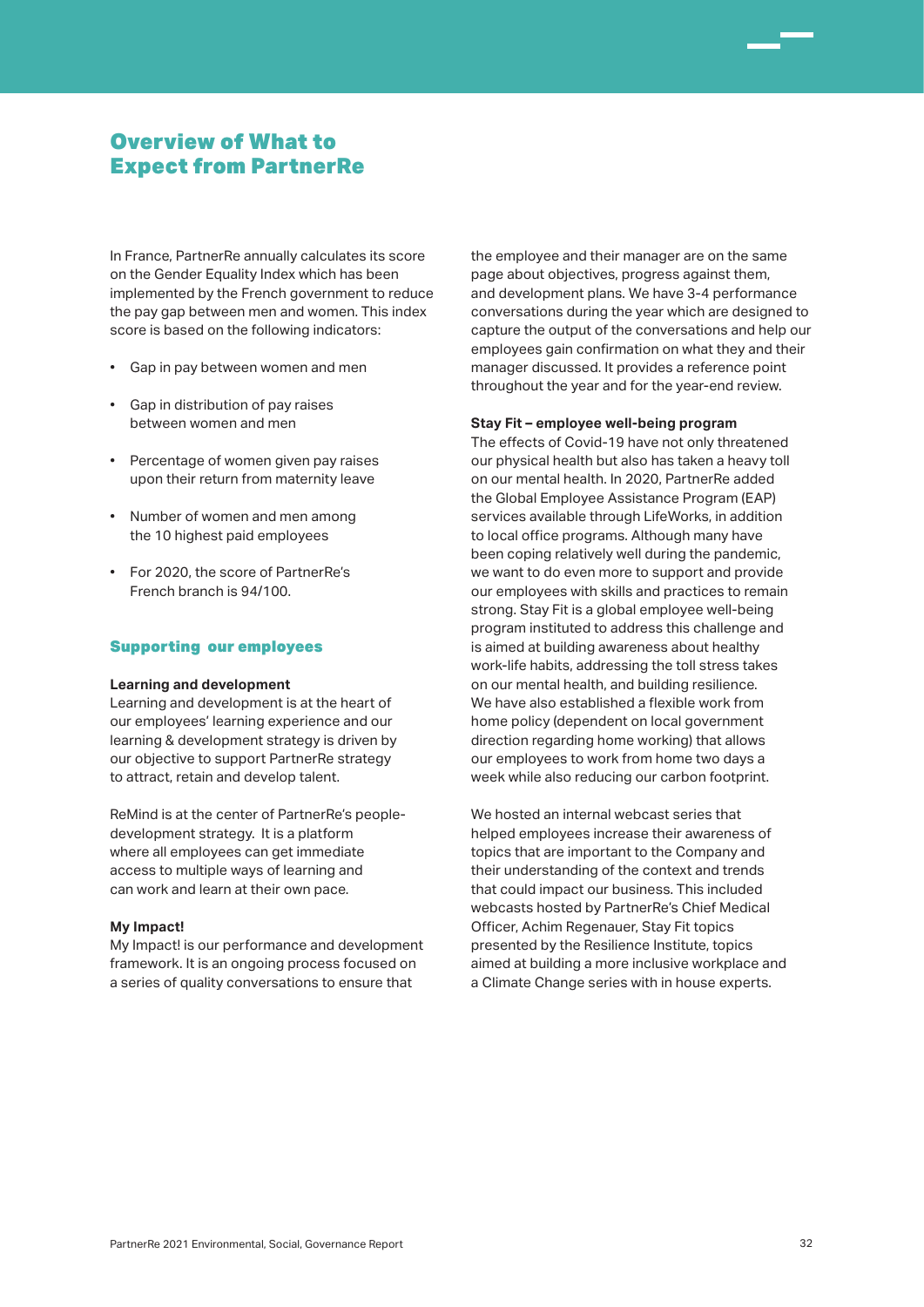# Overview of What to Expect from PartnerRe

### Supporting our Communities

We take our responsibility to give back to our local communities seriously and encourage employees to actively participate within their communities by providing personal support to local charitable organizations or branches of national/international organizations. We align our corporate giving with employee participation, as well as providing dollar matching for employees' charitable giving.

### **Society**

PartnerRe has supported a wide range of charitable partnerships. Please visit our ESG at PartnerRe page.

#### **Relief Efforts**

PartnerRe has made an ongoing commitment to provide donations in response to disasters. These have included the wildfires in California, the explosions in Beirut and the earthquake in Haiti. We understand the unique financial challenges that these events can cause and contribute to show support for the affected communities.

#### **Our Offices**

PartnerRe is committed to carefully managing its environmental footprint as it operates its 16 offices worldwide. Many of the buildings we occupy as tenants carry environmental certifications, and that consideration is a set criterion whenever a new lease is assessed.

Over the past five years, many of our leases were renewed, and now our major offices are housed in buildings that carry a variety of environmental certifications. These range from LEED Certified (U.S.) to LEED Gold (Ireland) to BOMA Best (Canada), or Minergie Eco (Switzerland), Haute Qualité Environmentale (HQE, France), and SG Clean (Singapore).

We are very pleased that the newest office building that we occupy, with one of our larger footprints in Zurich, Switzerland, carries the Minergie Eco certify-cation. This is a stringent Swiss standard for the construction of buildings so that their energy consumption is very low, combined with demanding requirements for the selection of building materials under the aspects of health and ecology. The building is heated using waste heat from a large waste incineration plant in the city of Zurich, and much of its electricity is produced by rooftop solar panels. Excess power is managed by the City of Zurich's electric utility for use elsewhere.

In Paris, PartnerRe's office resides in a building that was recently reconstructed and now carries various French labels, ranging from HQE to Label Biodiversity, and our European headquarters in Dublin are located in a LEED Gold standard building.

Our employees also play an instrumental role in our efforts to reduce our environmental footprint: In most offices, disposable plates, glasses, cutlery have been replaced with their more durable and multi-use counterparts, and instead of consuming bottled water, dispensers are available and refillable containers are used. Much of our office waste is separated in specifically equipped collection points that guide employees in separating the various materials for easier and more efficient recycling or composting later. This leads to a considerable reduction of residual waste creating less of an impact on the environment.

Public transportation benefits, where available and practical, support our efforts of reducing emissions created by commuting. In our European and Asian locations, the ratio of parking spaces to employees ranges between 1:10 and 1:25 or even higher. Additionally, most of our offices offer storage for bicycles, sometimes coupled with infrastructure for recharging e-bikes and in some cases also electric automobiles.